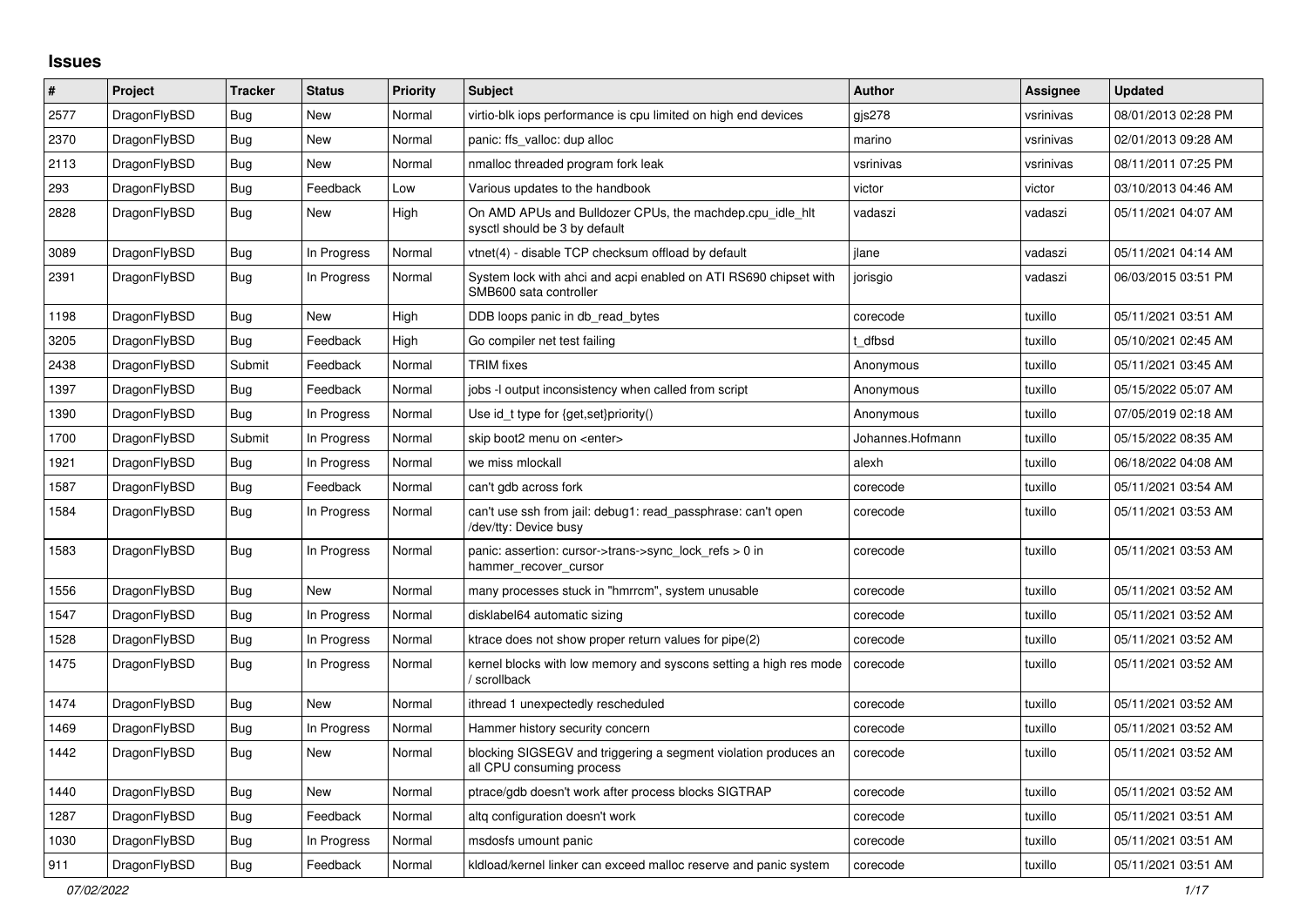| $\vert$ # | Project      | <b>Tracker</b> | <b>Status</b> | <b>Priority</b> | <b>Subject</b>                                                                             | <b>Author</b>  | Assignee | <b>Updated</b>      |
|-----------|--------------|----------------|---------------|-----------------|--------------------------------------------------------------------------------------------|----------------|----------|---------------------|
| 901       | DragonFlyBSD | <b>Bug</b>     | Feedback      | Normal          | route show needs to get data from all cpus                                                 | corecode       | tuxillo  | 05/11/2021 03:50 AM |
| 847       | DragonFlyBSD | Bug            | Feedback      | Normal          | processes getting stuck on mount point                                                     | corecode       | tuxillo  | 05/11/2021 03:50 AM |
| 781       | DragonFlyBSD | <b>Bug</b>     | In Progress   | Normal          | fdisk uses wrong geometry on usb flash drives                                              | corecode       | tuxillo  | 05/11/2021 03:50 AM |
| 742       | DragonFlyBSD | Bug            | In Progress   | Normal          | umount problems with multiple mounts                                                       | corecode       | tuxillo  | 06/25/2022 04:02 AM |
| 731       | DragonFlyBSD | Bug            | New           | Normal          | system freeze on "slice too large"                                                         | corecode       | tuxillo  | 06/25/2022 04:01 AM |
| 3145      | DragonFlyBSD | Submit         | In Progress   | Normal          | Update libelf to FreeBSD 12 current and build as base library usable<br>by ports           | davshao        | tuxillo  | 08/20/2021 03:58 PM |
| 2717      | DragonFlyBSD | Submit         | Feedback      | Normal          | Out of range numeric handling                                                              | dclink         | tuxillo  | 05/11/2021 04:08 AM |
| 2416      | DragonFlyBSD | Bug            | New           | Normal          | ' entry can be removed on mounted nfs filesystem                                           | ftigeot        | tuxillo  | 06/03/2014 04:40 AM |
| 3028      | DragonFlyBSD | <b>Bug</b>     | In Progress   | Normal          | installer: confusion of set/get disk encryption passphrase dialogs                         | liweitianux    | tuxillo  | 06/03/2022 05:13 PM |
| 1293      | DragonFlyBSD | <b>Bug</b>     | <b>New</b>    | Normal          | 2.2.1-REL Installer Request                                                                | mk             | tuxillo  | 05/11/2021 04:00 AM |
| 2496      | DragonFlyBSD | Bug            | <b>New</b>    | Normal          | NTFS malloc limit exceeded                                                                 | plasmob        | tuxillo  | 02/19/2013 08:47 AM |
| 1876      | DragonFlyBSD | <b>Bug</b>     | <b>New</b>    | Normal          | devfs in jail + logging out from console(ttyv1+) -> panic                                  | qhwt.dfly      | tuxillo  | 05/31/2022 03:24 PM |
| 998       | DragonFlyBSD | <b>Bug</b>     | In Progress   | Normal          | Unconfiguring a vn while it is mounted                                                     | rumcic         | tuxillo  | 05/11/2021 04:00 AM |
| 3160      | DragonFlyBSD | Submit         | In Progress   | Normal          | State the implementation difference in pkill/pgrep manual                                  | sevan          | tuxillo  | 06/03/2022 05:15 PM |
| 1579      | DragonFlyBSD | Bug            | Feedback      | Normal          | dfly 2.4.1 does not like HP DL360G4p and Smart Array 6400 with<br>MSA20                    | tomaz.borstnar | tuxillo  | 06/02/2014 02:44 PM |
| 3314      | DragonFlyBSD | <b>Bug</b>     | New           | Normal          | Bring virtio_console(4) from FreeBSD                                                       | tuxillo        | tuxillo  | 05/29/2022 08:24 AM |
| 3295      | DragonFlyBSD | Bug            | In Progress   | Normal          | Adapt devel/libvirt for nvmm                                                               | tuxillo        | tuxillo  | 11/03/2021 04:56 PM |
| 2358      | DragonFlyBSD | <b>Bug</b>     | In Progress   | Normal          | DFBSD v3.0.2.32.g928ca - panic: hammer: insufficient undo FIFO<br>space!                   | tuxillo        | tuxillo  | 05/10/2021 02:50 AM |
| 3318      | DragonFlyBSD | <b>Bug</b>     | In Progress   | Normal          | Segmenation fault when a process resumed with checkpt exits                                | zabolekar      | tuxillo  | 06/18/2022 08:24 AM |
| 2721      | DragonFlyBSD | Submit         | Feedback      | Low             | Some few zalloc calls to objcache ones replacements                                        | dclink         | tuxillo  | 05/11/2021 04:08 AM |
| 1428      | DragonFlyBSD | <b>Bug</b>     | Feedback      | Low             | POSIX.1e implementation is too old                                                         | hasso          | tuxillo  | 05/11/2021 04:00 AM |
| 1819      | DragonFlyBSD | <b>Bug</b>     | In Progress   | Low             | truss - Major revamping task list                                                          | tuxillo        | tuxillo  | 11/27/2021 08:45 AM |
| 2265      | DragonFlyBSD | <b>Bug</b>     | <b>New</b>    | Normal          | mbsrtowcs does not properly handle invalid mbstate t in ps                                 | c.turner1      | swildner | 01/10/2012 07:56 PM |
| 341       | DragonFlyBSD | Bug            | New           | Normal          | Vinum erroneously repors devices as busy                                                   | corecode       | swildner | 01/21/2012 04:50 AM |
| 2585      | DragonFlyBSD | Bug            | New           | Normal          | Dfly 3.4.3 on ESXi 5.1, HP Smart Array P410 passthrough<br>recognised, but not functioning | yggdrasil      | swildner | 05/09/2022 08:14 AM |
| 1714      | DragonFlyBSD | <b>Bug</b>     | New           | Low             | hwpmc                                                                                      | alexh          | swildner | 08/18/2012 02:03 PM |
| 2252      | DragonFlyBSD | <b>Bug</b>     | New           | Low             | snd_hda not useable if loaded via /boot/loader.conf                                        | xbit           | swildner | 12/14/2011 12:23 AM |
| 1769      | DragonFlyBSD | Bug            | New           | Normal          | panic: assertion: tp->tt_msg->tt_cpuid == mycpuid in<br>tcp_callout_active                 | pavalos        | sjg      | 05/15/2022 11:07 AM |
| 1302      | DragonFlyBSD | <b>Bug</b>     | In Progress   | Normal          | Checkpoint regression?                                                                     | sjg            | sjg      | 07/10/2013 05:22 PM |
| 1532      | DragonFlyBSD | Bug            | New           | Low             | jemalloc doesn't work on DragonFly                                                         | hasso          | sjg      | 08/02/2011 01:14 AM |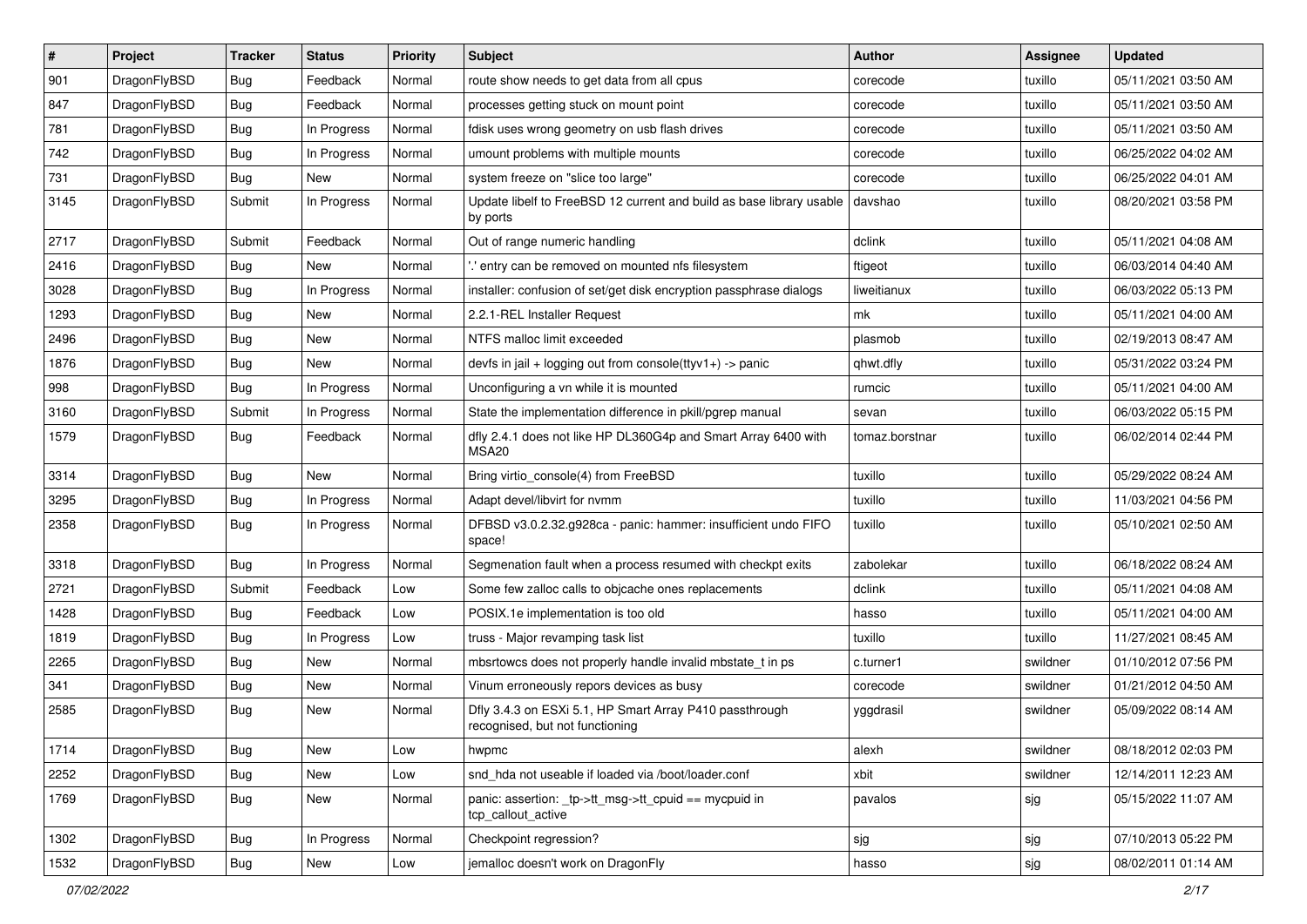| #    | Project      | <b>Tracker</b> | <b>Status</b> | <b>Priority</b> | Subject                                                                                                                                                  | <b>Author</b> | Assignee  | <b>Updated</b>      |
|------|--------------|----------------|---------------|-----------------|----------------------------------------------------------------------------------------------------------------------------------------------------------|---------------|-----------|---------------------|
| 2825 | DragonFlyBSD | <b>Bug</b>     | New           | High            | 3x dhclient = hanging system (objcache exhausted)                                                                                                        | jaccovonb     | sepherosa | 05/11/2021 03:55 AM |
| 168  | DragonFlyBSD | Bug            | In Progress   | Normal          | Livelocked limit engaged while trying to setup IPW wireless                                                                                              | mschacht      | sepherosa | 05/11/2021 04:05 AM |
| 2746 | DragonFlyBSD | Bug            | New           | Normal          | some fraction of xterms started from the xmonad window manager<br>get killed with SIGALRM                                                                | isenmann      | profmakx  | 12/28/2014 02:51 AM |
| 2822 | DragonFlyBSD | Bug            | <b>New</b>    | Normal          | USB 3.0 stick throws "reading primary partition table: error<br>accessing offset 000[] for 152" error, while the stick works on any<br>other OS I tested | revuwa        | profmakx  | 06/29/2015 05:56 AM |
| 600  | DragonFlyBSD | Bug            | <b>New</b>    | Low             | /sys/libkern/karc4random                                                                                                                                 | robin carey5  | profmakx  | 01/19/2015 03:07 AM |
| 2549 | DragonFlyBSD | Bug            | In Progress   | Normal          | netgraph7: Kernel page fault.                                                                                                                            | russiane39    | nant      | 05/10/2013 11:20 PM |
| 679  | DragonFlyBSD | Bug            | <b>New</b>    | Low             | Netgraph backward compatibility for old *LEN constants                                                                                                   | nant          | nant      | 02/18/2014 05:45 AM |
| 1969 | DragonFlyBSD | Bug            | New           | Normal          | pf-related network problem                                                                                                                               | pavalos       | lentferj  | 02/01/2011 06:57 PM |
| 385  | DragonFlyBSD | Bug            | Feedback      | Low             | Mail archive address removal                                                                                                                             | justin        | justin    | 03/09/2013 11:24 AM |
| 1946 | DragonFlyBSD | Bug            | <b>New</b>    | Normal          | ieee80211 panic                                                                                                                                          | pavalos       | josepht   | 01/27/2011 06:00 PM |
| 1964 | DragonFlyBSD | Bug            | New           | Normal          | iwn (panic assertion : wlan assert serialized)                                                                                                           | sjmm.ptr      | josepht   | 02/01/2011 12:57 PM |
| 2870 | DragonFlyBSD | Bug            | New           | High            | Broken text and icons when glamor acceleration is used                                                                                                   | 375gnu        | ftigeot   | 01/31/2016 12:13 AM |
| 3031 | DragonFlyBSD | Submit         | In Progress   | Normal          | Update drm/radeon to Linux 4.7.10 as much as possible                                                                                                    | davshao       | ftigeot   | 08/19/2021 12:33 PM |
| 1593 | DragonFlyBSD | Bug            | Feedback      | Normal          | panic: assertion: $ccb == ap > ap$ err $ccb$ in ahci put err $ccb$                                                                                       | ftigeot       | ftigeot   | 05/15/2022 05:09 AM |
| 1831 | DragonFlyBSD | Bug            | Feedback      | High            | HAMMER "malloc limit exceeded" panic                                                                                                                     | eocallaghan   | dillon    | 06/04/2022 04:38 AM |
| 3154 | DragonFlyBSD | Submit         | New           | Normal          | Update serial handling in bootloader                                                                                                                     | ddegroot      | dillon    | 11/06/2018 11:21 PM |
| 2819 | DragonFlyBSD | Bug            | In Progress   | Normal          | Random micro system freezes after a week of uptime                                                                                                       | ftigeot       | dillon    | 08/16/2015 08:46 PM |
| 2037 | DragonFlyBSD | Bug            | Feedback      | Normal          | Panic Bad link elm while building packages                                                                                                               | ftigeot       | dillon    | 04/21/2011 07:20 AM |
| 1411 | DragonFlyBSD | Bug            | Feedback      | Normal          | Burning doesn't work with ahci(4)                                                                                                                        | hasso         | dillon    | 05/11/2021 04:00 AM |
| 2092 | DragonFlyBSD | Bug            | <b>New</b>    | Normal          | Panic: Bad link elm 0x next->prev != elm                                                                                                                 | masterblaster | dillon    | 12/04/2011 12:49 PM |
| 1127 | DragonFlyBSD | <b>Bug</b>     | Feedback      | Low             | cdrom drive not detected                                                                                                                                 | tgr           | corecode  | 01/15/2015 08:55 AM |
| 1430 | DragonFlyBSD | <b>Bug</b>     | New           | Normal          | Buggy $w(1)$ ?                                                                                                                                           | hasso         | alexh     | 11/24/2010 08:09 AM |
| 2353 | DragonFlyBSD | Bug            | In Progress   | Normal          | panic: assertion "gd->gd_spinlocks_wr == 0" failed in<br>bsd4 schedulerclock                                                                             | jaydg         | alexh     | 11/28/2012 01:57 AM |
| 2100 | DragonFlyBSD | Bug            | Feedback      | Normal          | devfs related panic                                                                                                                                      | sepherosa     | alexh     | 07/10/2011 02:29 PM |
| 1538 | DragonFlyBSD | Bug            | New           | Low             | mountroot should probe file systems                                                                                                                      | corecode      | alexh     | 11/24/2010 06:35 PM |
| 2499 | DragonFlyBSD | <b>Bug</b>     | In Progress   | Urgent          | DRAGONFLY_3_2 lockd not responding correctly                                                                                                             | Nerzhul       |           | 01/22/2013 12:47 PM |
| 2735 | DragonFlyBSD | <b>Bug</b>     | <b>New</b>    | Urgent          | iwn panics SYSSASSERT                                                                                                                                    | cnb           |           | 05/11/2021 03:55 AM |
| 599  | DragonFlyBSD | <b>Bug</b>     | New           | Urgent          | 1.9.0 reproducable panic                                                                                                                                 | pavalos       |           | 12/22/2010 01:08 AM |
| 2423 | DragonFlyBSD | Bug            | New           | Urgent          | After multiple panics/locks, hitting KKASSERT in<br>hammer_init_cursor                                                                                   | rumcic        |           | 09/18/2012 02:28 AM |
| 2141 | DragonFlyBSD | <b>Bug</b>     | New           | Urgent          | loader and/or documentation broken                                                                                                                       | sjg           |           | 01/20/2012 10:51 AM |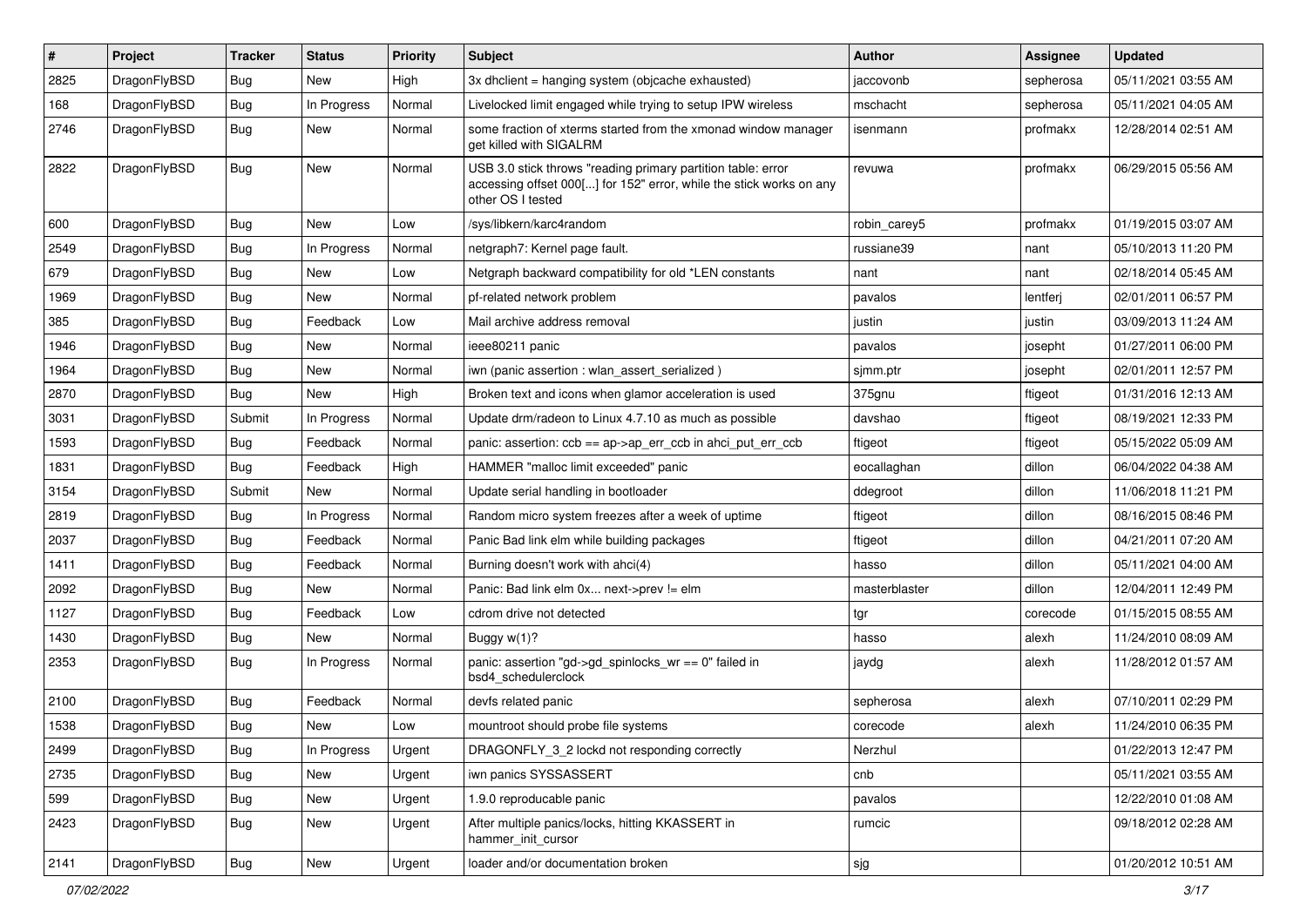| $\sharp$ | <b>Project</b> | <b>Tracker</b> | <b>Status</b> | <b>Priority</b> | <b>Subject</b>                                                                                                                                              | <b>Author</b>     | Assignee | Updated             |
|----------|----------------|----------------|---------------|-----------------|-------------------------------------------------------------------------------------------------------------------------------------------------------------|-------------------|----------|---------------------|
| 3113     | DragonFlyBSD   | Bug            | In Progress   | Urgent          | Booting vKernel fails due being out of swap space                                                                                                           | tcullen           |          | 05/11/2021 04:14 AM |
| 3194     | DragonFlyBSD   | <b>Bug</b>     | New           | High            | Hammer kernel crash on mirror-stream of PFS after upgrade<br>(assertion "cursor->flags &<br>HAMMER_CURSOR_ITERATE_CHECK" failed in<br>hammer btree iterate) | Anonymous         |          | 06/29/2019 01:32 PM |
| 3240     | DragonFlyBSD   | Bug            | <b>New</b>    | High            | compile error because of openssl with /usr/dports/security/rhash for<br>mysql 8 install                                                                     | <b>UlasSAYGIN</b> |          | 06/04/2020 08:05 AM |
| 2736     | DragonFlyBSD   | <b>Bug</b>     | <b>New</b>    | High            | kernel panics on acpi_timer_probe function                                                                                                                  | cnb               |          | 05/11/2021 03:55 AM |
| 2657     | DragonFlyBSD   | Bug            | <b>New</b>    | High            | Needs acl to migrate our servers                                                                                                                            | ferney            |          | 03/31/2014 11:37 AM |
| 884      | DragonFlyBSD   | <b>Bug</b>     | In Progress   | High            | Performance/memory problems under filesystem IO load                                                                                                        | hasso             |          | 05/11/2021 03:50 AM |
| 2421     | DragonFlyBSD   | Bug            | <b>New</b>    | High            | Kernel panic: vm fault: page 0xc0f70000 not busy!                                                                                                           | lentferi          |          | 10/03/2012 08:16 AM |
| 3111     | DragonFlyBSD   | Bug            | In Progress   | High            | Mouse lags every second heavily under X11                                                                                                                   | mneumann          |          | 12/12/2017 09:46 PM |
| 2117     | DragonFlyBSD   | <b>Bug</b>     | New           | High            | ACPI and/or bce(4) problem with 2.11.0.673.g0d557 on HP DL380<br>G <sub>6</sub>                                                                             | pauska            |          | 08/22/2011 10:15 AM |
| 2547     | DragonFlyBSD   | Bug            | New           | High            | crashed while doing a dry run of pkg rolling-replace                                                                                                        | phma              |          | 04/18/2013 10:40 PM |
| 2396     | DragonFlyBSD   | Bug            | Feedback      | High            | Latest 3.1 development version core dumps while destroying master<br><b>PFS</b>                                                                             | sgeorge           |          | 01/23/2013 04:10 PM |
| 2347     | DragonFlyBSD   | Bug            | Feedback      | High            | Hammer PFSes destroy does not give back full space allocated to<br><b>PFS</b>                                                                               | sgeorge           |          | 07/19/2012 01:11 AM |
| 3129     | DragonFlyBSD   | <b>Bug</b>     | <b>New</b>    | High            | Kernel panic with 5.2.0 on A2SDi-4C-HLN4F                                                                                                                   | stateless         |          | 04/24/2018 12:50 AM |
| 2915     | DragonFlyBSD   | Bug            | <b>New</b>    | High            | Hammer mirror-copy problem                                                                                                                                  | dfbsd             |          | 08/25/2016 05:28 AM |
| 2296     | DragonFlyBSD   | Bug            | In Progress   | High            | panic: assertion "m->wire count > 0" failed                                                                                                                 | thomas.nikolajsen |          | 08/30/2012 06:09 AM |
| 3266     | DragonFlyBSD   | Bug            | New           | High            | Filesystems broken due to "KKASSERT(count &<br>TOK COUNTMASK);"                                                                                             | tkusumi           |          | 03/15/2021 01:21 PM |
| 2930     | DragonFlyBSD   | Bug            | <b>New</b>    | High            | 'objcache' causes panic during 'nfs_readdir'                                                                                                                | tofergus          |          | 07/26/2016 01:09 PM |
| 2140     | DragonFlyBSD   | Bug            | <b>New</b>    | High            | hammer io delallocate panic with 'duplicate entry' message                                                                                                  | ttw               |          | 10/07/2011 12:22 PM |
| 2638     | DragonFlyBSD   | Bug            | Feedback      | High            | Fix machdep.pmap_mmu_optimize                                                                                                                               | tuxillo           |          | 05/11/2021 04:07 AM |
| 2495     | DragonFlyBSD   | <b>Bug</b>     | <b>New</b>    | High            | DFBSD v3.3.0.960.g553fe7 - ocnt != 0" failed in<br>prop_object_release                                                                                      | tuxillo           |          | 05/31/2022 04:08 PM |
| 2071     | DragonFlyBSD   | Bug            | <b>New</b>    | High            | Panic on assertion: (int)(flg->seq - seq) > 0 in hammer_flusher_flush<br>after inode error                                                                  | vsrinivas         |          | 06/12/2011 07:59 AM |
| 1185     | DragonFlyBSD   | <b>Bug</b>     | <b>New</b>    | High            | need a tool to merge changes into /etc                                                                                                                      | wa1ter            |          | 02/18/2014 06:02 AM |
| 3124     | DragonFlyBSD   | Bug            | <b>New</b>    | High            | DragonFlyBSD 5.0.2 with Hammer2 with UEFI install doesn't boot                                                                                              | wiesl             |          | 06/18/2019 05:07 AM |
| 1920     | DragonFlyBSD   | Bug            | <b>New</b>    | High            | system hangs                                                                                                                                                | zhtw              |          | 11/22/2010 08:59 AM |
| 3041     | DragonFlyBSD   | Submit         | <b>New</b>    | Normal          | firmware: Remove embedding of multiple images in one module.                                                                                                | Anonymous         |          | 12/25/2020 02:15 AM |
| 2297     | DragonFlyBSD   | Bug            | <b>New</b>    | Normal          | strange NFS (client) error messages / problems                                                                                                              | Anonymous         |          | 02/19/2012 02:59 PM |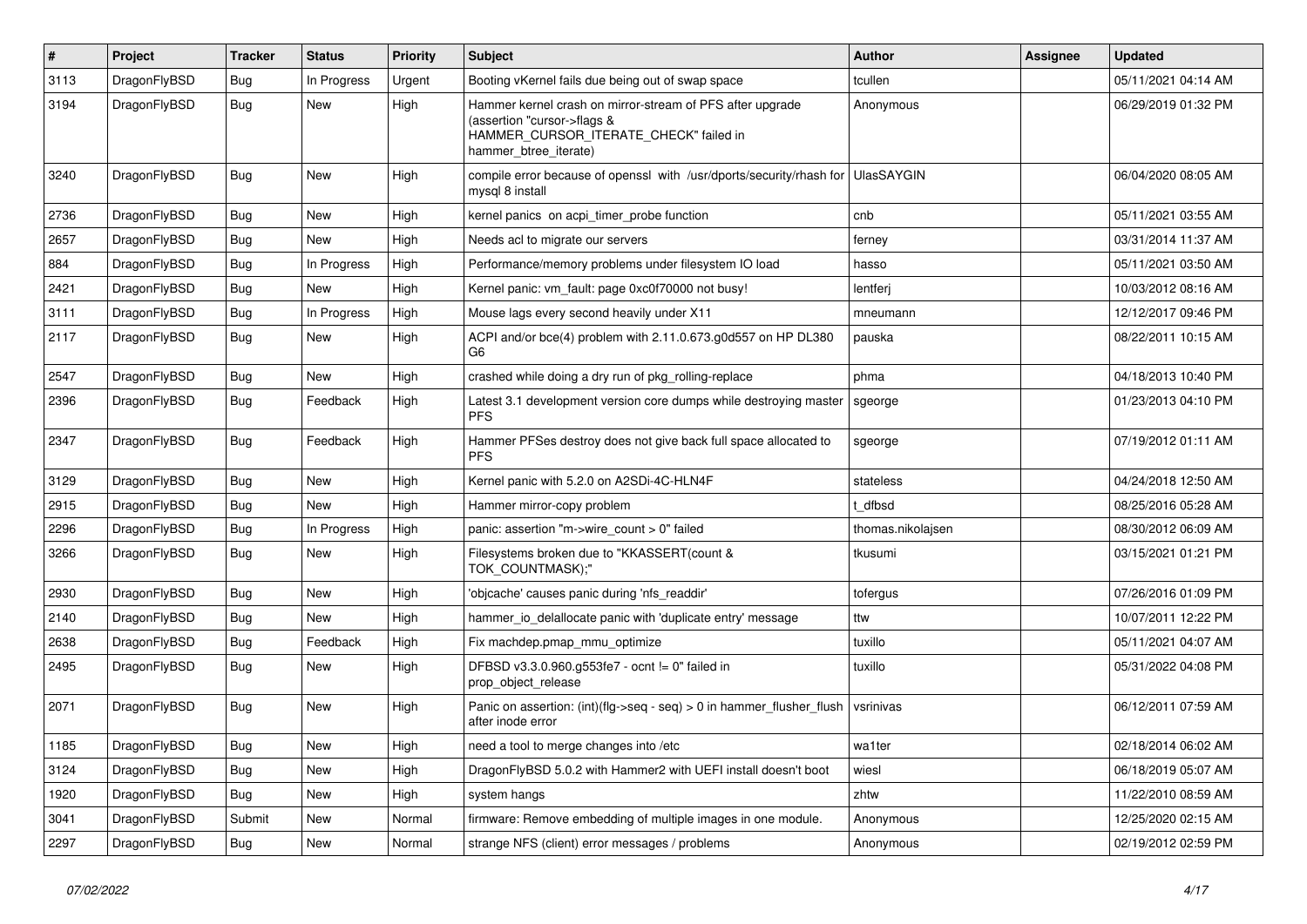| $\sharp$ | Project      | <b>Tracker</b> | <b>Status</b> | <b>Priority</b> | Subject                                                                                                                      | Author             | Assignee | <b>Updated</b>      |
|----------|--------------|----------------|---------------|-----------------|------------------------------------------------------------------------------------------------------------------------------|--------------------|----------|---------------------|
| 2292     | DragonFlyBSD | Bug            | <b>New</b>    | Normal          | re interface with jumbo frames (mtu larger than 1500) hangs after<br>some traffic                                            | Anonymous          |          | 01/31/2012 12:11 AM |
| 2052     | DragonFlyBSD | Bug            | <b>New</b>    | Normal          | Kernel panic: CPU APIC ID out of range                                                                                       | Anonymous          |          | 05/02/2011 11:06 AM |
| 1695     | DragonFlyBSD | <b>Bug</b>     | <b>New</b>    | Normal          | NFS-related system breakdown                                                                                                 | Anonymous          |          | 04/10/2014 12:35 AM |
| 1398     | DragonFlyBSD | Submit         | In Progress   | Normal          | hdestroy(3) restricts hash key to point to malloc'ed space                                                                   | Anonymous          |          | 08/20/2021 04:06 PM |
| 2806     | DragonFlyBSD | <b>Bug</b>     | New           | Normal          | failed to configure a link-local address on ath0 (errno = 22)                                                                | Chingyuan          |          | 05/25/2021 01:00 AM |
| 989      | DragonFlyBSD | <b>Bug</b>     | <b>New</b>    | Normal          | installer/fdisk trouble with wrapped values                                                                                  | Discodestroyer     |          | 02/18/2014 06:27 AM |
| 2620     | DragonFlyBSD | <b>Bug</b>     | New           | Normal          | moused problem                                                                                                               | FilippoMo          |          | 12/20/2013 10:32 AM |
| 2618     | DragonFlyBSD | <b>Bug</b>     | New           | Normal          | mouse problem on RELEASE-3_6_0                                                                                               | FilippoMo          |          | 12/20/2013 03:26 AM |
| 2617     | DragonFlyBSD | <b>Bug</b>     | Feedback      | Normal          | Possible issue with wireless mouse on 3.6 release                                                                            | FilippoMo          |          | 01/14/2015 03:42 PM |
| 2453     | DragonFlyBSD | <b>Bug</b>     | <b>New</b>    | Normal          | panic: assertion "gd->gd spinlocks == $0$ " failed                                                                           | Johannes.Hofmann   |          | 11/12/2012 12:54 PM |
| 1850     | DragonFlyBSD | Bug            | New           | Normal          | volume-add on hammer root fs panic                                                                                           | Johannes.Hofmann   |          | 04/18/2019 04:27 AM |
| 3006     | DragonFlyBSD | Bug            | <b>New</b>    | Normal          | boot0cfg: panic in kern_udev.c in function _udev_dict_set_cstr when<br>installing in VirtualBox                              | MichiGreat         |          | 04/01/2017 02:22 PM |
| 1246     | DragonFlyBSD | Bug            | <b>New</b>    | Normal          | bad resolution (monitor desync) with livedvd                                                                                 | Przem0l            |          | 02/18/2014 06:29 AM |
| 2493     | DragonFlyBSD | <b>Bug</b>     | New           | Normal          | vidcontrol: invalid video mode name                                                                                          | Svarov             |          | 01/24/2013 09:55 AM |
| 2595     | DragonFlyBSD | Bug            | New           | Normal          | DragonFly 3.4.3 crashes on SUN Blade X6250 with Qlogic ISP 2432<br>FC card                                                   | Turvamies          |          | 10/07/2013 11:53 AM |
| 3219     | DragonFlyBSD | Bug            | <b>New</b>    | Normal          | x11/xorg port can not be build                                                                                               | <b>UlasSAYGIN</b>  |          | 03/31/2020 08:57 AM |
| 3120     | DragonFlyBSD | <b>Bug</b>     | New           | Normal          | Intel AC 8260 firmware does not load                                                                                         | Vintodrimmer       |          | 08/28/2018 03:30 AM |
| 2852     | DragonFlyBSD | Bug            | <b>New</b>    | Normal          | Hammer File System - hangs on undo during system boot / mount -<br>will not recover on DragonFlyBSD newer than 3.6.0         | abale              |          | 05/11/2021 04:07 AM |
| 1941     | DragonFlyBSD | Bug            | <b>New</b>    | Normal          | wlan config crash                                                                                                            | abandon.every.hope |          | 12/24/2010 07:54 PM |
| 2250     | DragonFlyBSD | Bug            | <b>New</b>    | Normal          | Kernel panic                                                                                                                 | adamk              |          | 11/23/2018 01:10 AM |
| 3301     | DragonFlyBSD | <b>Bug</b>     | New           | Normal          | Gkrellm from the packages is not showing logged in users in main<br>window, logged in users always $== 0$                    | adrian             |          | 01/08/2022 04:24 AM |
| 3300     | DragonFlyBSD | Bug            | <b>New</b>    | Normal          | Running Xvnc from TigerVNC package through the INETD daemon<br>in TCP WAIT mode fails hard                                   | adrian             |          | 01/08/2022 04:25 AM |
| 3299     | DragonFlyBSD | <b>Bug</b>     | In Progress   | Normal          | DragonFlyBSD reports utterly wrong uptime (most of the time, right<br>after booting in)                                      | adrian             |          | 11/11/2021 01:43 PM |
| 2210     | DragonFlyBSD | Bug            | New           | Normal          | Bugtracker cannot assign default project for new users                                                                       | ahuete.devel       |          | 11/17/2011 11:30 AM |
| 1824     | DragonFlyBSD | <b>Bug</b>     | Feedback      | Normal          | kernel panic, x86, 2.7.3.859.ge5104                                                                                          | akirchhoff135014   |          | 03/10/2013 07:49 AM |
| 2520     | DragonFlyBSD | <b>Bug</b>     | New           | Normal          | panic: assertion "IS SERIALIZED((ifp->if serializer))" failed in<br>if_default_serialize_assert at /usr/src/sys/net/if.c:437 | ano                |          | 03/09/2013 12:14 AM |
| 2329     | DragonFlyBSD | Bug            | New           | Normal          | ibm x3550 & acpi                                                                                                             | ano                |          | 06/03/2014 11:37 AM |
| 3278     | DragonFlyBSD | <b>Bug</b>     | New           | Normal          | Second screen image is distorted                                                                                             | arcade@b1t.name    |          | 07/10/2021 03:36 AM |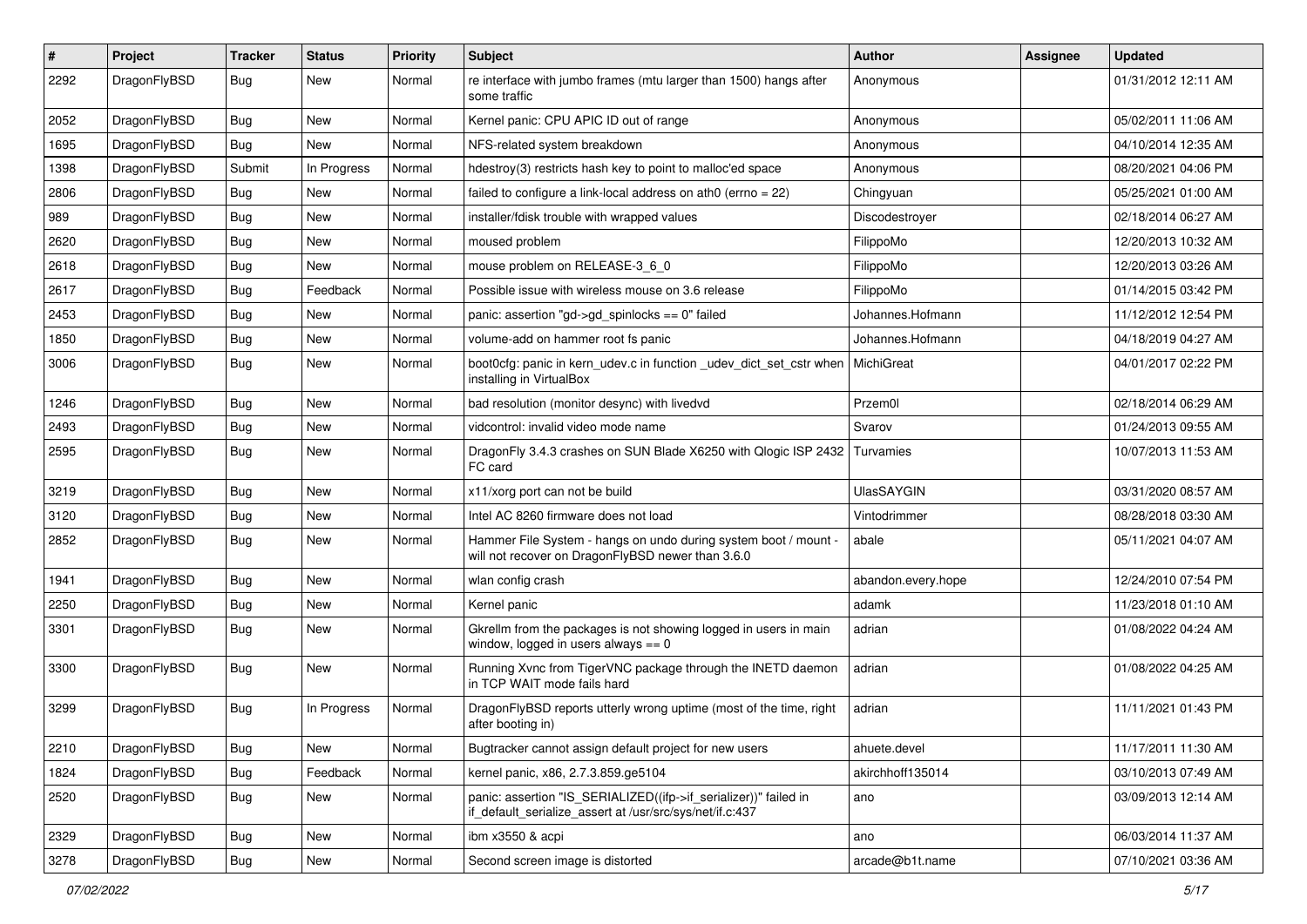| $\vert$ # | Project      | <b>Tracker</b> | <b>Status</b> | <b>Priority</b> | Subject                                                                                          | <b>Author</b>   | <b>Assignee</b> | <b>Updated</b>      |
|-----------|--------------|----------------|---------------|-----------------|--------------------------------------------------------------------------------------------------|-----------------|-----------------|---------------------|
| 3209      | DragonFlyBSD | Bug            | New           | Normal          | svc has some minor bugs                                                                          | arcade@b1t.name |                 | 10/24/2019 09:08 AM |
| 2107      | DragonFlyBSD | <b>Bug</b>     | <b>New</b>    | Normal          | 2.10.1 sata dvd drive issue                                                                      | ausppc          |                 | 07/31/2011 08:41 PM |
| 331       | DragonFlyBSD | <b>Bug</b>     | In Progress   | Normal          | ftpsesame (aka Bridging S01E03)                                                                  | bastyaelvtars   |                 | 03/09/2013 12:28 PM |
| 1718      | DragonFlyBSD | <b>Bug</b>     | Feedback      | Normal          | IDE disk drive not detected by x86 64 2.6.1 Live CD                                              | bcox            |                 | 11/27/2021 08:25 AM |
| 3284      | DragonFlyBSD | <b>Bug</b>     | <b>New</b>    | Normal          | Wrong towlower() result for U+038A                                                               | bhaible         |                 | 07/10/2021 03:34 AM |
| 3283      | DragonFlyBSD | <b>Bug</b>     | New           | Normal          | mknodat() cannot create FIFOs                                                                    | bhaible         |                 | 07/10/2021 03:34 AM |
| 3282      | DragonFlyBSD | <b>Bug</b>     | New           | Normal          | unexpected errno value from fopen()                                                              | bhaible         |                 | 07/10/2021 03:34 AM |
| 3281      | DragonFlyBSD | <b>Bug</b>     | New           | Normal          | Crash after leaving unattended for a while                                                       | bhaible         |                 | 07/10/2021 03:32 AM |
| 3110      | DragonFlyBSD | <b>Bug</b>     | New           | Normal          | crash with ipfw3 under load                                                                      | bnegre82        |                 | 12/09/2017 06:22 AM |
| 1594      | DragonFlyBSD | Bug            | New           | Normal          | Kernel panic during boot from Live CD on Dell E6400                                              | bodie           |                 | 05/11/2021 03:54 AM |
| 1521      | DragonFlyBSD | Bug            | Feedback      | Normal          | amd64 2.4 livecd won't mount root at boot                                                        | bolapara        |                 | 01/28/2018 03:45 AM |
| 2115      | DragonFlyBSD | <b>Bug</b>     | <b>New</b>    | Normal          | [msk] system freeze after receive some paquet                                                    | bsdsx           |                 | 08/22/2011 10:22 AM |
| 2319      | DragonFlyBSD | <b>Bug</b>     | New           | Normal          | crypt/passwd forward compat                                                                      | c.turner1       |                 | 02/28/2012 12:39 PM |
| 1618      | DragonFlyBSD | <b>Bug</b>     | Feedback      | Normal          | collision for 'struct pmap' when using RPC and <sys user.h=""></sys>                             | carenas         |                 | 05/11/2021 04:05 AM |
| 3143      | DragonFlyBSD | Bug            | <b>New</b>    | Normal          | assertion "0" failed in hammer2_inode_xop_chain_sync                                             | cbin            |                 | 07/18/2018 12:50 PM |
| 3139      | DragonFlyBSD | Bug            | New           | Normal          | USB Mouse Does Not Work in DragonflyBSD guest on VirtualBox                                      | chiguy1256      |                 | 06/24/2018 10:14 PM |
| 3280      | DragonFlyBSD | <b>Bug</b>     | New           | Normal          | KMS console and i915(4) not working in 6.0                                                       | cmusser         |                 | 07/10/2021 03:35 AM |
| 1481      | DragonFlyBSD | Bug            | Feedback      | Normal          | panic: assertion: kva_p(buf) in soopt_from_kbuf (after ipfw pipe<br>show, 2.2.1-R)               | combiner        |                 | 05/11/2021 04:01 AM |
| 1307      | DragonFlyBSD | Bug            | In Progress   | Normal          | hammer tid -2 shows unexpected result                                                            | corecode        |                 | 10/18/2016 05:29 PM |
| 2687      | DragonFlyBSD | Bug            | New           | Normal          | natacontrol software RAID in installer                                                           | csmelosky       |                 | 06/22/2014 12:03 PM |
| 3243      | DragonFlyBSD | <b>Bug</b>     | New           | Normal          | SMART status not reported properly for SSD disks                                                 | daftaupe        |                 | 09/09/2020 11:03 PM |
| 3227      | DragonFlyBSD | Submit         | New           | Normal          | Add HAMMER2 instructions in the installation medium README                                       | daftaupe        |                 | 03/26/2020 03:34 PM |
| 2994      | DragonFlyBSD | Bug            | New           | Normal          | Intermittent boot hangs after git: hammer - HAMMER Version 7                                     | davshao         |                 | 03/30/2017 02:06 PM |
| 2835      | DragonFlyBSD | <b>Bug</b>     | New           | Normal          | /usr/include/c++/5.0/bits/c++locale.h likes<br>POSIX_C_SOURCE>=200809                            | davshao         |                 | 11/18/2015 03:40 AM |
| 2688      | DragonFlyBSD | Bug            | <b>New</b>    | Normal          | 67613368bdda7 Fix wrong checks for U4B presence Asrock Z77M<br>difficulty detecting USB keyboard | davshao         |                 | 06/28/2014 07:08 PM |
| 2652      | DragonFlyBSD | Bug            | New           | Normal          | 189a0ff3761b47  ix: Implement MSI-X support locks up Lenovo<br>S10 Intel Atom n270               | davshao         |                 | 05/14/2014 01:55 AM |
| 2414      | DragonFlyBSD | <b>Bug</b>     | In Progress   | Normal          | Lenovo S10 acpi freeze (not new)                                                                 | davshao         |                 | 05/11/2021 04:13 AM |
| 3076      | DragonFlyBSD | <b>Bug</b>     | New           | Normal          | sys/dev/netif/ig hal/e1000 ich8lan.c:1594: sanity checking mixup?                                | dcb             |                 | 10/11/2017 01:58 AM |
| 3025      | DragonFlyBSD | <b>Bug</b>     | New           | Normal          | sys/dev/powermng/powernow/powernow.c:284: bad comparison ?                                       | dcb             |                 | 09/23/2017 07:45 AM |
| 3022      | DragonFlyBSD | Bug            | New           | Normal          | sys/dev/netif/ath/ath/if_ath.c:2142: strange bitmask?                                            | dcb             |                 | 04/11/2017 11:49 AM |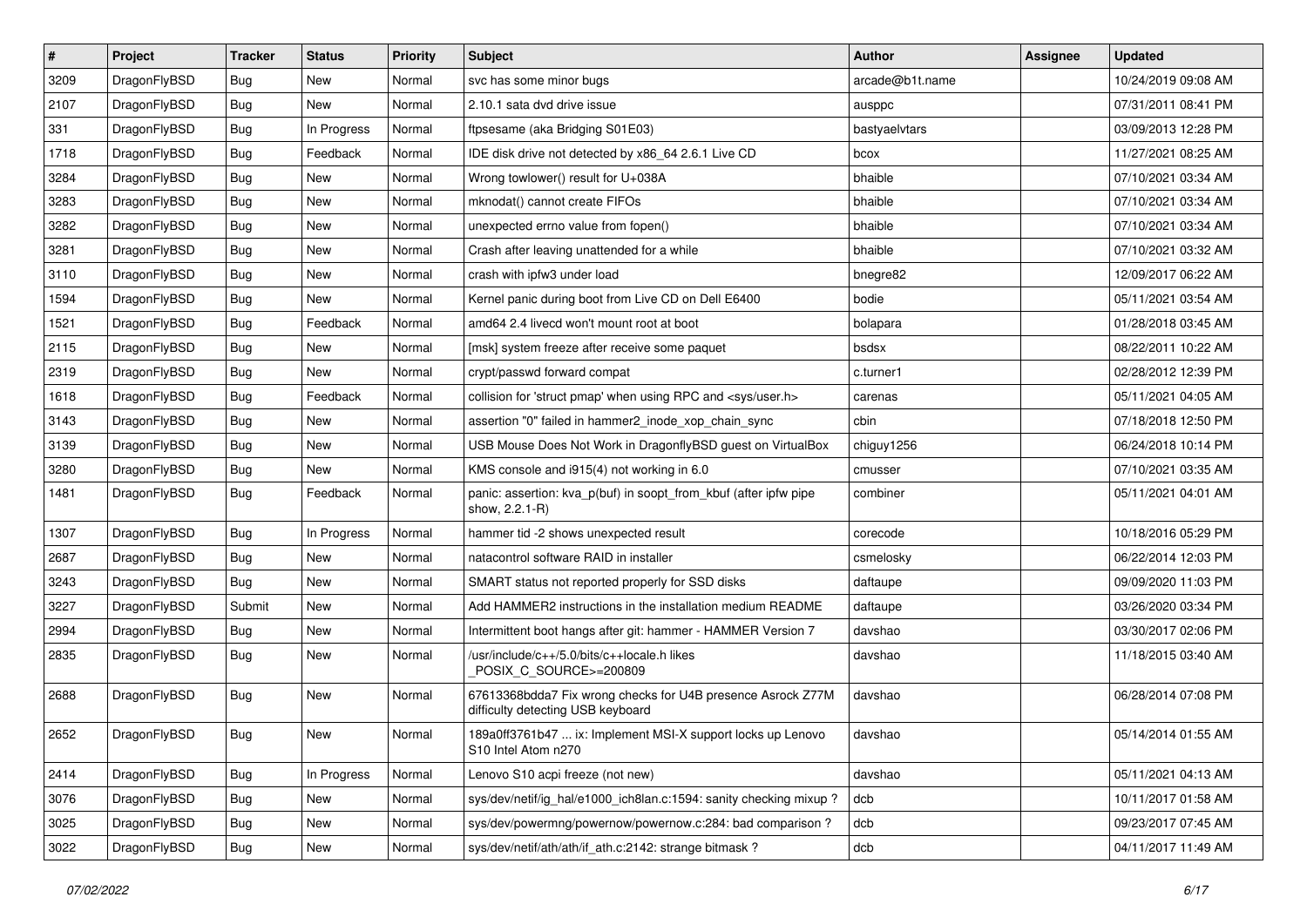| $\sharp$ | Project      | <b>Tracker</b> | <b>Status</b> | <b>Priority</b> | Subject                                                                                                                                                   | Author        | Assignee | <b>Updated</b>      |
|----------|--------------|----------------|---------------|-----------------|-----------------------------------------------------------------------------------------------------------------------------------------------------------|---------------|----------|---------------------|
| 3021     | DragonFlyBSD | Bug            | In Progress   | Normal          | sys/dev/drm/i915/i915_gem_stolen.c:115]: (error) Signed integer<br>overflow for expression '65535<<20'                                                    | dcb           |          | 04/11/2017 12:46 PM |
| 3018     | DragonFlyBSD | <b>Bug</b>     | <b>New</b>    | Normal          | sys/bus/u4b/wlan/if_run.c:5464]: (style) Redundant condition                                                                                              | dcb           |          | 04/11/2017 11:26 AM |
| 3011     | DragonFlyBSD | Bug            | In Progress   | Normal          | dragonfly/sys/dev/netif/re/re.c: suspicious code?                                                                                                         | dcb           |          | 07/29/2017 01:26 AM |
| 3147     | DragonFlyBSD | Submit         | <b>New</b>    | Normal          | Enable headless installation                                                                                                                              | ddegroot      |          | 10/09/2018 01:25 PM |
| 2708     | DragonFlyBSD | <b>Bug</b>     | <b>New</b>    | Normal          | unable to send TCP nor UDP on age(4) interface                                                                                                            | dermiste      |          | 05/11/2021 03:54 AM |
| 1774     | DragonFlyBSD | <b>Bug</b>     | <b>New</b>    | Normal          | New IP header cleanup branch available for testing                                                                                                        | dillon        |          | 05/15/2022 10:59 AM |
| 1448     | DragonFlyBSD | Bug            | Feedback      | Normal          | panic: assertion: _tp->tt_msg->tt_cpuid == mycpuid in<br>tcp_callout_active tcp_output tcp_usr_send netmsg_pru_send<br>netmsg_service tcpmsg_service_loop | dillon        |          | 05/11/2021 04:00 AM |
| 1429     | DragonFlyBSD | <b>Bug</b>     | Feedback      | Normal          | vkernel bug - "mfree: m->m_nextpkt != NULL"                                                                                                               | dillon        |          | 05/11/2021 04:00 AM |
| 1336     | DragonFlyBSD | <b>Bug</b>     | In Progress   | Normal          | Still looking for reports of missed directory entries w/ HAMMER                                                                                           | dillon        |          | 05/11/2021 04:00 AM |
| 3117     | DragonFlyBSD | <b>Bug</b>     | <b>New</b>    | Normal          | Problem with colours if "intel" video-driver used                                                                                                         | dpostolov     |          | 01/07/2018 11:35 PM |
| 3116     | DragonFlyBSD | <b>Bug</b>     | New           | Normal          | da0 detects on very big volume if to remove usb install stick and<br>reboot on Intel NUC5PPYH                                                             | dpostolov     |          | 01/07/2018 09:40 PM |
| 1877     | DragonFlyBSD | Bug            | <b>New</b>    | Normal          | Freeze during 1st hammer cleanup after new install                                                                                                        | elekktretterr |          | 05/15/2022 11:43 AM |
| 1669     | DragonFlyBSD | <b>Bug</b>     | In Progress   | Normal          | Drive wont open using button                                                                                                                              | elekktretterr |          | 02/29/2012 12:05 PM |
| 1668     | DragonFlyBSD | Bug            | Feedback      | Normal          | Power button not working                                                                                                                                  | elekktretterr |          | 03/10/2013 06:22 AM |
| 1634     | DragonFlyBSD | <b>Bug</b>     | <b>New</b>    | Normal          | panic: spin lock: 0xe4ad1320, indefinitive wait!                                                                                                          | elekktretterr |          | 01/19/2015 03:21 AM |
| 1613     | DragonFlyBSD | <b>Bug</b>     | Feedback      | Normal          | USB Keyboard not working on master                                                                                                                        | elekktretterr |          | 05/11/2021 04:05 AM |
| 1463     | DragonFlyBSD | <b>Bug</b>     | <b>New</b>    | Normal          | Mountroot before drives are initialized                                                                                                                   | elekktretterr |          | 12/07/2010 01:30 PM |
| 1456     | DragonFlyBSD | <b>Bug</b>     | Feedback      | Normal          | Microsoft wireless desktop problems                                                                                                                       | elekktretterr |          | 01/15/2015 08:34 AM |
| 1454     | DragonFlyBSD | <b>Bug</b>     | Feedback      | Normal          | Unable to boot from external USB DVD drive                                                                                                                | elekktretterr |          | 05/11/2021 04:01 AM |
| 1194     | DragonFlyBSD | Bug            | <b>New</b>    | Normal          | SCSI errors while trying to copy photos from my camera                                                                                                    | elekktretterr |          | 01/14/2015 04:39 PM |
| 1181     | DragonFlyBSD | <b>Bug</b>     | In Progress   | Normal          | ACX111 panic                                                                                                                                              | elekktretterr |          | 05/11/2021 04:00 AM |
| 2254     | DragonFlyBSD | Bug            | <b>New</b>    | Normal          | panic: assertion "ref < &td->td_toks_end" failed in lwkt_gettoken at<br>/usr/src/sys/kern/lwkt_token.c:588                                                | eocallaghan   |          | 12/05/2011 10:21 PM |
| 2164     | DragonFlyBSD | Bug            | <b>New</b>    | Normal          | panic on reboot from usb.                                                                                                                                 | eocallaghan   |          | 10/27/2011 09:29 AM |
| 2161     | DragonFlyBSD | <b>Bug</b>     | <b>New</b>    | Normal          | Outdated xorg.conf file gets installed into etc and screws up mouse                                                                                       | eocallaghan   |          | 10/27/2011 01:51 PM |
| 2158     | DragonFlyBSD | <b>Bug</b>     | New           | Normal          | iwn panics with assertion on boot.                                                                                                                        | eocallaghan   |          | 10/24/2011 04:13 PM |
| 1592     | DragonFlyBSD | <b>Bug</b>     | Feedback      | Normal          | AcpiOSUnmapMemory: Warning, deallocation did not track<br>allocation.                                                                                     | eocallaghan   |          | 06/02/2014 07:45 AM |
| 1591     | DragonFlyBSD | <b>Bug</b>     | Feedback      | Normal          | Lenovo X301 hangs with AHCI Driver CMD TIMEOUT<br>STS=d0 <bsy></bsy>                                                                                      | eocallaghan   |          | 05/11/2021 04:05 AM |
| 2544     | DragonFlyBSD | <b>Bug</b>     | New           | Normal          | live DVD system boot (menu option 1) caused db> prompt on<br>PE1950                                                                                       | estrabd       |          | 05/11/2021 03:54 AM |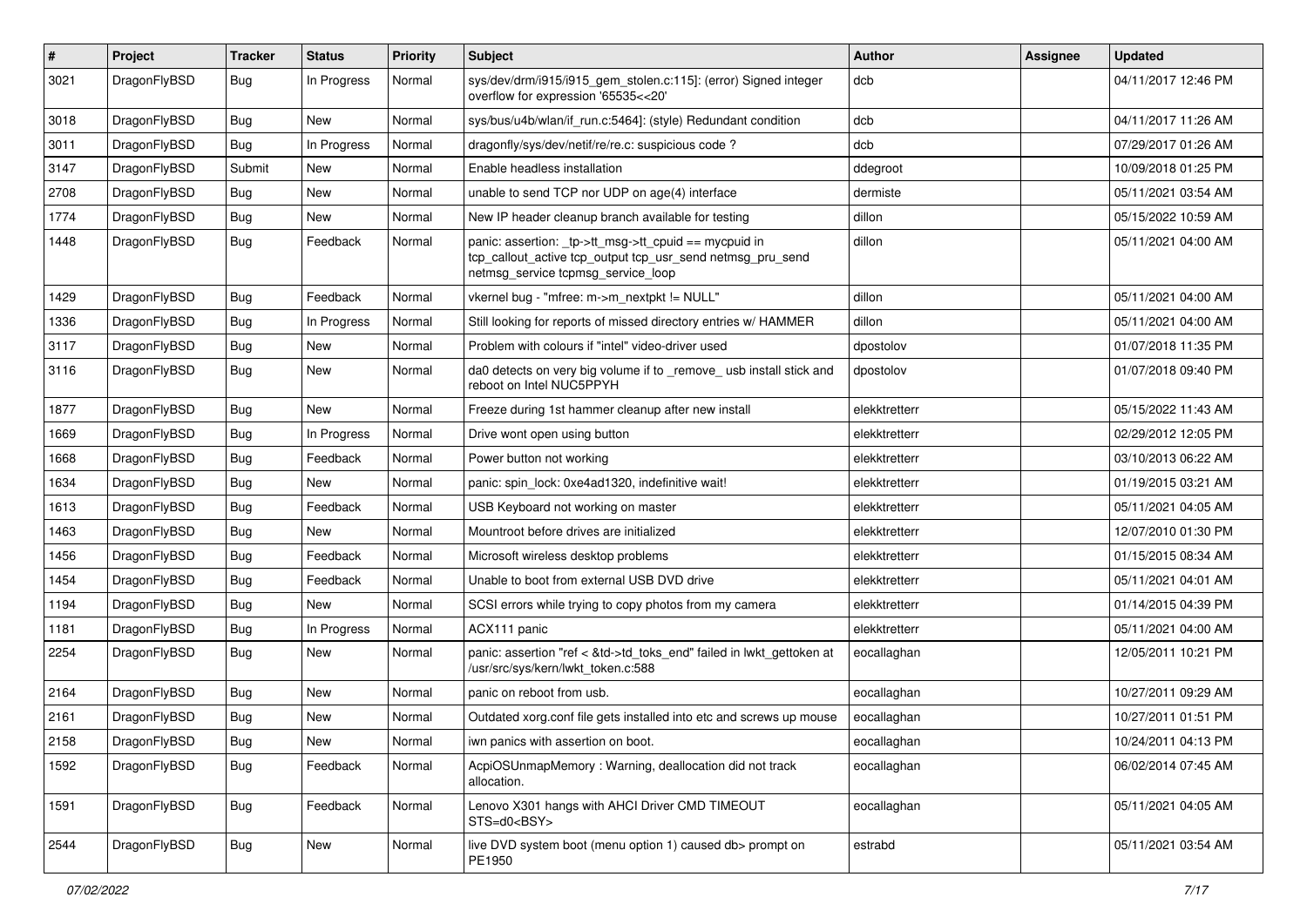| $\pmb{\#}$ | Project      | <b>Tracker</b> | <b>Status</b> | <b>Priority</b> | Subject                                                                                 | <b>Author</b> | Assignee | <b>Updated</b>      |
|------------|--------------|----------------|---------------|-----------------|-----------------------------------------------------------------------------------------|---------------|----------|---------------------|
| 3276       | DragonFlyBSD | Submit         | New           | Normal          | Add option controlling whether gpt expand expands the last partition<br>(needs testing) | falsifian     |          | 07/10/2021 03:35 AM |
| 2075       | DragonFlyBSD | <b>Bug</b>     | <b>New</b>    | Normal          | pflogd on x86 64                                                                        | fanch         |          | 05/16/2011 04:04 PM |
| 2569       | DragonFlyBSD | Bug            | New           | Normal          | ctime NFS                                                                               | ferney        |          | 08/11/2013 04:35 AM |
| 1672       | DragonFlyBSD | Bug            | Feedback      | Normal          | panic (trap 12) around btree_search() in 2.4.1-RELEASE                                  | floid         |          | 01/19/2015 03:36 AM |
| 979        | DragonFlyBSD | <b>Bug</b>     | Feedback      | Normal          | Failure-prone USB mass storage (SB600? msdosfs? CAM?)                                   | floid         |          | 01/15/2015 08:38 AM |
| 846        | DragonFlyBSD | Bug            | Feedback      | Normal          | USB bugs:usb mouse can't used!                                                          | frankning     |          | 01/15/2015 08:36 AM |
| 1899       | DragonFlyBSD | Bug            | New           | Normal          | Keyboard doesn't work                                                                   | fransm        |          | 05/15/2022 03:32 PM |
| 2803       | DragonFlyBSD | Bug            | <b>New</b>    | Normal          | HAMMER: Warning: UNDO area too small!                                                   | ftigeot       |          | 03/11/2015 03:42 PM |
| 2674       | DragonFlyBSD | Bug            | New           | Normal          | <b>GPT Support</b>                                                                      | ftigeot       |          | 12/28/2015 02:54 PM |
| 2619       | DragonFlyBSD | Bug            | New           | Normal          | DragonFly 3.6 can't be installed on a 6TB volume                                        | ftigeot       |          | 02/23/2014 11:55 PM |
| 2535       | DragonFlyBSD | <b>Bug</b>     | New           | Normal          | Imap processes apparentlt blocked on disk I/O                                           | ftigeot       |          | 04/02/2013 09:31 AM |
| 2122       | DragonFlyBSD | Submit         | New           | Normal          | [Review] Fixes to the VFS layer                                                         | ftigeot       |          | 05/31/2022 03:25 PM |
| 2051       | DragonFlyBSD | <b>Bug</b>     | <b>New</b>    | Normal          | No ipv6 lan route entry created on 2.10                                                 | ftigeot       |          | 04/21/2011 10:37 AM |
| 1923       | DragonFlyBSD | Bug            | New           | Normal          | Abysmal NFS performance with IPv6                                                       | ftigeot       |          | 12/05/2010 09:34 PM |
| 1826       | DragonFlyBSD | <b>Bug</b>     | <b>New</b>    | Normal          | panic during boot: assertion so->so_port  in tcp_input                                  | ftigeot       |          | 05/15/2022 11:05 AM |
| 1818       | DragonFlyBSD | Bug            | New           | Normal          | panic: Bad tailq NEXT (kqueue issue ?)                                                  | ftigeot       |          | 05/15/2022 11:40 AM |
| 3165       | DragonFlyBSD | <b>Bug</b>     | <b>New</b>    | Normal          | Looping at boot time                                                                    | gop           |          | 12/28/2018 01:04 PM |
| 2094       | DragonFlyBSD | <b>Bug</b>     | New           | Normal          | Segfault when gdb printing backtrace from core dump                                     | greenrd       |          | 06/25/2011 04:14 PM |
| 1563       | DragonFlyBSD | Bug            | Feedback      | Normal          | reset(1) doesn't reset terminal to the defaults                                         | hasso         |          | 03/10/2013 04:17 AM |
| 1525       | DragonFlyBSD | Bug            | New           | Normal          | boehm-gc problems                                                                       | hasso         |          | 10/13/2012 07:13 PM |
| 1502       | DragonFlyBSD | <b>Bug</b>     | In Progress   | Normal          | Lock while deleting files from nohistory HAMMER directories                             | hasso         |          | 03/10/2013 04:28 AM |
| 1486       | DragonFlyBSD | Bug            | Feedback      | Normal          | Interrupt storm related to SATA DVD device                                              | hasso         |          | 05/11/2021 04:01 AM |
| 2125       | DragonFlyBSD | Bug            | New           | Normal          | Weird garbage in dmesg                                                                  | herrgard      |          | 08/30/2011 08:04 PM |
| 2045       | DragonFlyBSD | <b>Bug</b>     | New           | Normal          | ral(4): Fatal trap 12: page fault while in kernel mode (two panics)                     | herrgard      |          | 11/03/2011 05:34 PM |
| 3206       | DragonFlyBSD | Submit         | New           | Normal          | update psm/kbd to FreeBSD 12.0 code                                                     | htse          |          | 10/05/2019 03:49 PM |
| 3201       | DragonFlyBSD | Submit         | <b>New</b>    | Normal          | Fixes make search display                                                               | htse          |          | 08/20/2021 04:02 PM |
| 3189       | DragonFlyBSD | Bug            | New           | Normal          | Allow DragonFly Mail Agent to accept an alternate config via<br>command line switch     | iang          |          | 08/16/2021 12:42 AM |
| 3029       | DragonFlyBSD | <b>Bug</b>     | New           | Normal          | Running DflyBSD 4.8 on FreeBSD bhyve as a guest                                         | iron          |          | 05/13/2022 04:33 AM |
| 2604       | DragonFlyBSD | <b>Bug</b>     | New           | Normal          | dell laptop does not boot with LATEST                                                   | isenmann      |          | 11/20/2013 02:07 AM |
| 3134       | DragonFlyBSD | Bug            | New           | Normal          | RFC 3021 (/31 networks) appear to be unsupported                                        | jailbird      |          | 05/16/2018 11:03 PM |
| 2369       | DragonFlyBSD | <b>Bug</b>     | New           | Normal          | panic: Bad link elm 0xffffffe07edf6068 next->prev != elm                                | jaydg         |          | 08/15/2012 03:04 AM |
| 2308       | DragonFlyBSD | <b>Bug</b>     | New           | Normal          | System freeze when unloading snd_hda                                                    | jaydg         |          | 02/19/2012 07:15 AM |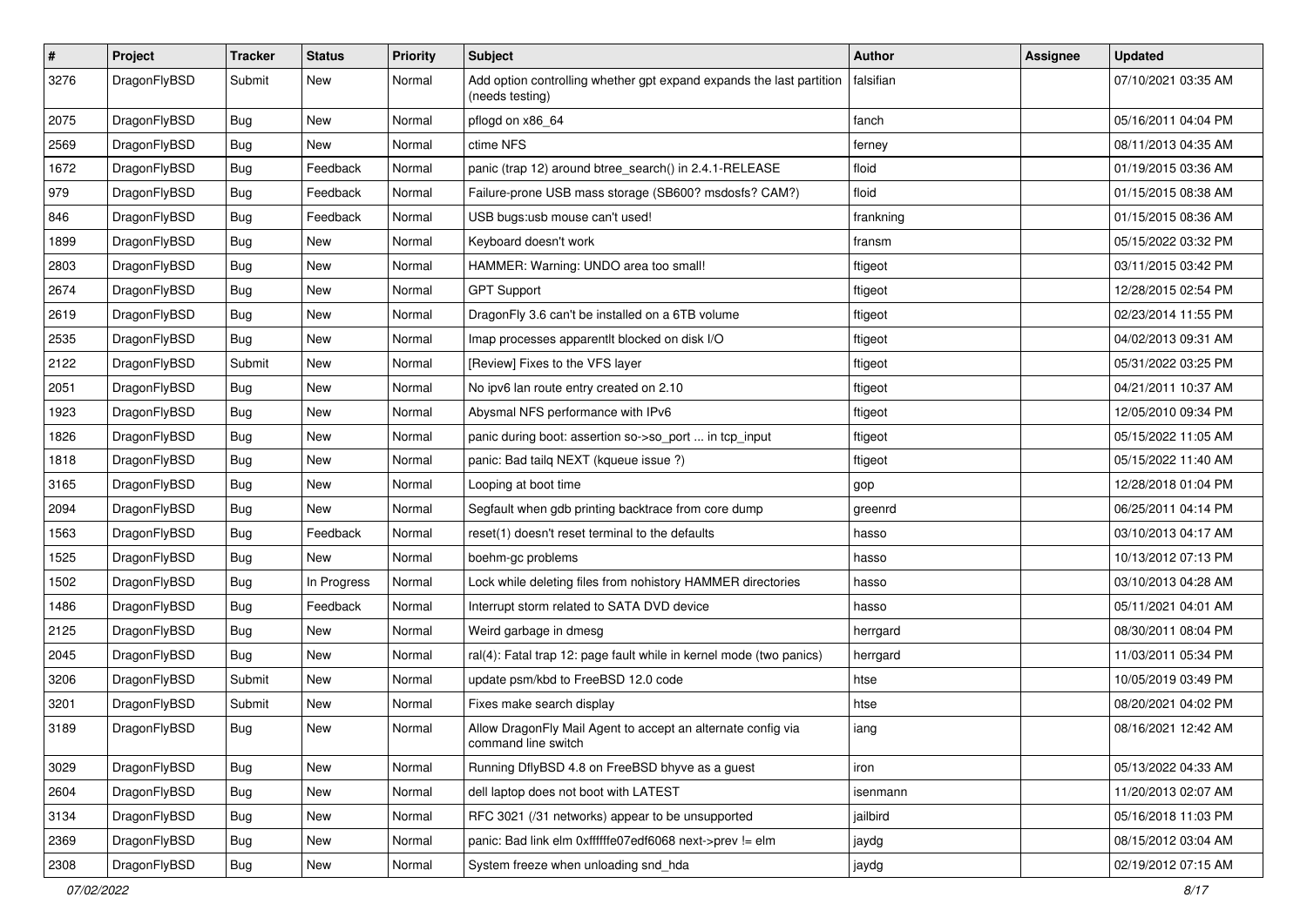| $\sharp$ | Project      | <b>Tracker</b> | <b>Status</b> | <b>Priority</b> | Subject                                                                                                    | Author          | Assignee | <b>Updated</b>      |
|----------|--------------|----------------|---------------|-----------------|------------------------------------------------------------------------------------------------------------|-----------------|----------|---------------------|
| 2731     | DragonFlyBSD | <b>Bug</b>     | In Progress   | Normal          | Screen full of random colors when starting Xorg with Intel Haswell<br>HD Graphics P4600                    | jkatzmaier      |          | 11/12/2014 04:08 PM |
| 2890     | DragonFlyBSD | Bug            | <b>New</b>    | Normal          | not able to boot usb installer on Toshiba Chromebook 2                                                     | johnnywhishbone |          | 02/22/2016 03:42 AM |
| 2712     | DragonFlyBSD | <b>Bug</b>     | <b>New</b>    | Normal          | connect(2) returns EINVAL when retrying after ECONNREFUSED                                                 | jorisgio        |          | 08/14/2014 05:31 PM |
| 2568     | DragonFlyBSD | <b>Bug</b>     | <b>New</b>    | Normal          | <b>AHCI</b> panic                                                                                          | josepht         |          | 06/07/2013 05:52 PM |
| 2013     | DragonFlyBSD | <b>Bug</b>     | In Progress   | Normal          | oversized DMA request loop                                                                                 | josepht         |          | 05/11/2021 04:06 AM |
| 1745     | DragonFlyBSD | <b>Bug</b>     | Feedback      | Normal          | kmalloc panic                                                                                              | josepht         |          | 05/11/2021 04:05 AM |
| 1330     | DragonFlyBSD | <b>Bug</b>     | Feedback      | Normal          | Hammer, usb disk, SYNCHRONIZE CACHE failure                                                                | josepht         |          | 06/02/2014 04:56 AM |
| 1717     | DragonFlyBSD | <b>Bug</b>     | Feedback      | Normal          | HAMMER panic in hammer cursor down()                                                                       | josepht1        |          | 05/11/2021 04:05 AM |
| 2245     | DragonFlyBSD | <b>Bug</b>     | New           | Normal          | panic: assertion "ref < &td->td_toks_end" failed in lwkt_gettoken at<br>/usr/src/sys/kern/lwkt_token.c:588 | juanfra684      |          | 11/22/2011 07:41 PM |
| 2153     | DragonFlyBSD | Bug            | <b>New</b>    | Normal          | Too many unuseful warnings at boot                                                                         | juanfra684      |          | 10/18/2011 10:16 PM |
| 2444     | DragonFlyBSD | <b>Bug</b>     | <b>New</b>    | Normal          | Crash during Hammer overnight cleanup                                                                      | justin          |          | 11/04/2012 07:58 AM |
| 2090     | DragonFlyBSD | Bug            | Feedback      | Normal          | snd_hda does not support headphone automute                                                                | justin          |          | 03/29/2012 08:03 PM |
| 2645     | DragonFlyBSD | Bug            | <b>New</b>    | Normal          | panic with dsched fq and ioprio                                                                            | jyoung15        |          | 02/20/2014 07:29 AM |
| 1727     | DragonFlyBSD | <b>Bug</b>     | Feedback      | Normal          | CD boot panic (2.6.1) (usb?)                                                                               | kiril           |          | 05/15/2022 05:10 AM |
| 2288     | DragonFlyBSD | <b>Bug</b>     | Feedback      | Normal          | Random IO performance loss introduced since January 1st                                                    | lentferj        |          | 01/23/2013 04:21 PM |
| 1939     | DragonFlyBSD | Bug            | <b>New</b>    | Normal          | Panic on nightly build and stress test box                                                                 | lentferj        |          | 12/18/2010 08:41 AM |
| 1916     | DragonFlyBSD | <b>Bug</b>     | New           | Normal          | Constant crashes on x86 64 with UFS                                                                        | lentferj        |          | 11/21/2010 07:40 PM |
| 2892     | DragonFlyBSD | Bug            | New           | Normal          | swap_pager:indefinite wait bufferf error                                                                   | <b>Ihmwzy</b>   |          | 02/21/2016 10:32 PM |
| 3310     | DragonFlyBSD | <b>Bug</b>     | In Progress   | Normal          | NVMM+QEMU fail to boot with UEFI: Mem Assist Failed<br>[gpa=0xfffffff0]                                    | liweitianux     |          | 01/11/2022 03:22 PM |
| 2917     | DragonFlyBSD | <b>Bug</b>     | New           | Normal          | da8: reading primary partition table: error accessing offset<br>000000000000 for 512                       | liweitianux     |          | 05/11/2021 08:43 PM |
| 2565     | DragonFlyBSD | Bug            | <b>New</b>    | Normal          | "ifconfig ix0 up" panic                                                                                    | Itpig402a       |          | 06/03/2013 05:46 AM |
| 2434     | DragonFlyBSD | Bug            | <b>New</b>    | Normal          | BTX Halted - Boot fails on USB/GUI                                                                         | lucmv           |          | 10/17/2012 08:12 PM |
| 2808     | DragonFlyBSD | <b>Bug</b>     | <b>New</b>    | Normal          | X freeze by switching between X and VT - results in black screen                                           | lukesky333      |          | 05/11/2021 03:55 AM |
| 2531     | DragonFlyBSD | <b>Bug</b>     | New           | Normal          | camcontrol fails to disable APM                                                                            | m.lombardi85    |          | 03/23/2013 12:28 PM |
| 2167     | DragonFlyBSD | <b>Bug</b>     | New           | Normal          | shutdown/reboot fails after uptime msg                                                                     | marino          |          | 11/28/2011 03:01 AM |
| 3035     | DragonFlyBSD | Bug            | New           | Normal          | panic: assertion "cpu >= 0 && cpu < ncpus" failed in netisr_cpuport<br>at /usr/src/sys/net/netisr2.h:87    | masu            |          | 05/11/2017 01:24 AM |
| 2809     | DragonFlyBSD | <b>Bug</b>     | New           | Normal          | hammer mirror-stream                                                                                       | masu            |          | 04/10/2015 12:33 AM |
| 1860     | DragonFlyBSD | <b>Bug</b>     | Feedback      | Normal          | Panic while creating UFS fs on vn(4) for initrd                                                            | matthias        |          | 02/29/2012 07:16 AM |
| 2067     | DragonFlyBSD | <b>Bug</b>     | New           | Normal          | sound/pcm: "play interrupt timeout, channel dead"                                                          | matthiasr       |          | 05/11/2021 03:55 AM |
| 2598     | DragonFlyBSD | <b>Bug</b>     | New           | Normal          | i386 via USB Booting                                                                                       | mbzadegan       |          | 10/21/2013 02:28 AM |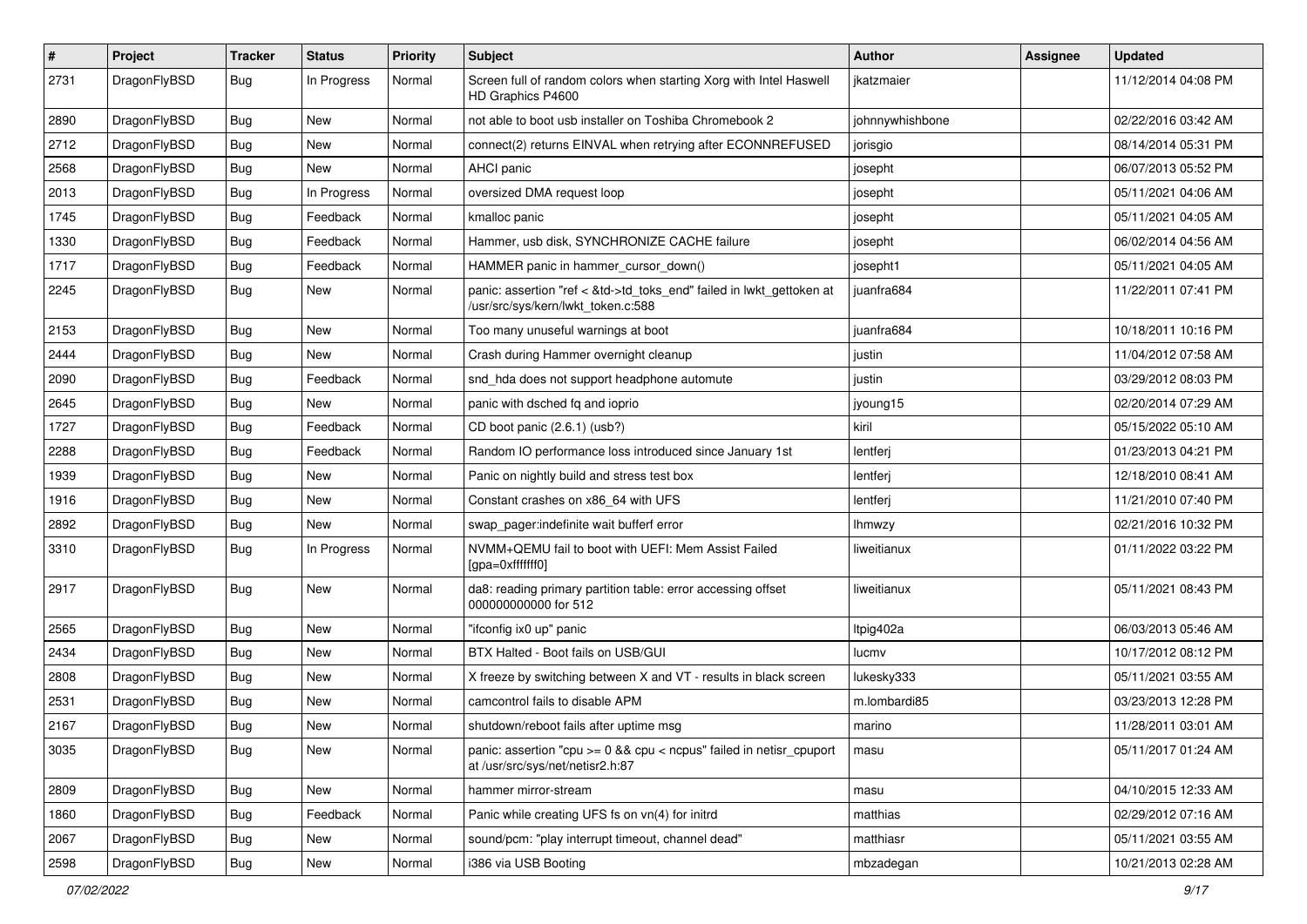| $\pmb{\#}$ | Project      | <b>Tracker</b> | <b>Status</b> | <b>Priority</b> | Subject                                                                                                            | <b>Author</b>          | Assignee | <b>Updated</b>      |
|------------|--------------|----------------|---------------|-----------------|--------------------------------------------------------------------------------------------------------------------|------------------------|----------|---------------------|
| 2644       | DragonFlyBSD | Bug            | Feedback      | Normal          | 3.6.0-REL trap 9 on boot                                                                                           | memmerto               |          | 11/27/2021 08:08 AM |
| 3317       | DragonFlyBSD | Bug            | In Progress   | Normal          | Network vtnet0 not working on Hetzner cloud                                                                        | mneumann               |          | 06/18/2022 03:55 AM |
| 3235       | DragonFlyBSD | Bug            | New           | Normal          | Kernel panic in devfs vnops.c                                                                                      | mneumann               |          | 04/28/2020 07:00 AM |
| 3222       | DragonFlyBSD | Bug            | <b>New</b>    | Normal          | gcc - undefined reference to '__atomic_load' (missing libatomic?)                                                  | mneumann               |          | 02/08/2020 02:45 AM |
| 2972       | DragonFlyBSD | Bug            | <b>New</b>    | Normal          | ipfw3 "deny to me" does not work correctly                                                                         | mneumann               |          | 12/27/2016 12:11 PM |
| 2881       | DragonFlyBSD | <b>Bug</b>     | New           | Normal          | Pulseaudio hangs/resets system when starting X11                                                                   | mneumann               |          | 01/09/2016 03:08 AM |
| 2788       | DragonFlyBSD | Bug            | <b>New</b>    | Normal          | ioctl GSLICEINFO: Not working for vnode slice                                                                      | mneumann               |          | 02/12/2015 07:49 AM |
| 3218       | DragonFlyBSD | Bug            | <b>New</b>    | Normal          | Kernel panics are not sent to comconsole when booted over EFI                                                      | mqudsi                 |          | 12/02/2019 08:52 PM |
| 1144       | DragonFlyBSD | Bug            | Feedback      | Normal          | Incorrect clock under KVM                                                                                          | msylvan                |          | 03/09/2013 01:17 PM |
| 2104       | DragonFlyBSD | Bug            | New           | Normal          | network configuration seg. fault on install CD                                                                     | navratil               |          | 07/26/2011 07:55 AM |
| 2958       | DragonFlyBSD | Bug            | Feedback      | Normal          | Hammer FS dies during pruning after massive write load                                                             | neilb                  |          | 10/11/2016 04:20 AM |
| 2957       | DragonFlyBSD | Bug            | Feedback      | Normal          | swapoff -a followed by swapon -a doesn't give your swap back                                                       | neilb                  |          | 10/09/2016 04:17 AM |
| 2098       | DragonFlyBSD | Submit         | New           | Normal          | [PATCH] correct ath man page example<br>(/usr/src/share/man/man4/ath.4)                                            | nobody                 |          | 11/15/2011 12:27 AM |
| 3215       | DragonFlyBSD | Bug            | <b>New</b>    | Normal          | Hang in tcdrain(3) after write(3)                                                                                  | noloader               |          | 11/25/2019 03:08 PM |
| 2622       | DragonFlyBSD | Bug            | <b>New</b>    | Normal          | VAIO FIT15E fn keys support                                                                                        | nonsolosoft            |          | 12/31/2013 01:31 AM |
| 2621       | DragonFlyBSD | Bug            | <b>New</b>    | Normal          | core dump using cdrom                                                                                              | nonsolosoft            |          | 12/27/2013 12:43 AM |
| 2412       | DragonFlyBSD | Bug            | New           | Normal          | wlan0 fails to get address via dhclient                                                                            | nonsolosoft            |          | 08/30/2012 05:55 AM |
| 2182       | DragonFlyBSD | Bug            | New           | Normal          | if msk PHY FIFO underrun/overflow                                                                                  | nonsolosoft            |          | 09/03/2012 06:39 AM |
| 1193       | DragonFlyBSD | Bug            | New           | Normal          | kernel doesn't recognize cdrom drive                                                                               | nonsolosoft            |          | 01/25/2014 09:11 PM |
| 3052       | DragonFlyBSD | Bug            | New           | Normal          | panic DragonFly v4.8.1-RELEASE by mounting a malformed NTFS<br>image [64.000]                                      | open.source@ribose.com |          | 08/14/2017 03:22 AM |
| 3051       | DragonFlyBSD | Bug            | <b>New</b>    | Normal          | panic DragonFly v4.8.1-RELEASE by mounting a malformed NTFS<br>image [12.000]                                      | open.source@ribose.com |          | 08/14/2017 03:20 AM |
| 3049       | DragonFlyBSD | Bug            | <b>New</b>    | Normal          | panic DragonFly v4.8.1-RELEASE by mounting a malformed<br>msdosfs image [12.128]                                   | open.source@ribose.com |          | 08/14/2017 02:53 AM |
| 2802       | DragonFlyBSD | Bug            | <b>New</b>    | Normal          | USB Wifi urtwn0 crash from cd boot                                                                                 | opvalues               |          | 03/10/2015 01:07 AM |
| 2799       | DragonFlyBSD | Bug            | New           | Normal          | Fatal trap 12 caused by moused(8) -p/dev/cual0                                                                     | opvalues               |          | 03/04/2015 11:01 PM |
| 3152       | DragonFlyBSD | Bug            | Feedback      | Normal          | Console's size in ttyv0 and single user mode is sticking to 80x25,<br>while ttyv1 can make use of the whole screen | overtime               |          | 02/24/2019 01:08 AM |
| 2874       | DragonFlyBSD | Bug            | New           | Normal          | make world DESTDIR=/emptydir fails                                                                                 | pascii                 |          | 12/25/2015 07:04 AM |
| 2898       | DragonFlyBSD | <b>Bug</b>     | New           | Normal          | <b>HAMMER</b> panic                                                                                                | pavalos                |          | 11/03/2018 07:05 AM |
| 2526       | DragonFlyBSD | <b>Bug</b>     | New           | Normal          | hammer cleanup doesn't run on first day of DST                                                                     | pavalos                |          | 10/18/2016 05:28 PM |
| 2248       | DragonFlyBSD | Bug            | New           | Normal          | sysctl panic                                                                                                       | pavalos                |          | 11/23/2011 06:23 PM |
| 2199       | DragonFlyBSD | Bug            | New           | Normal          | screen segfaults if utmpx isn't present                                                                            | pavalos                |          | 11/15/2011 10:52 PM |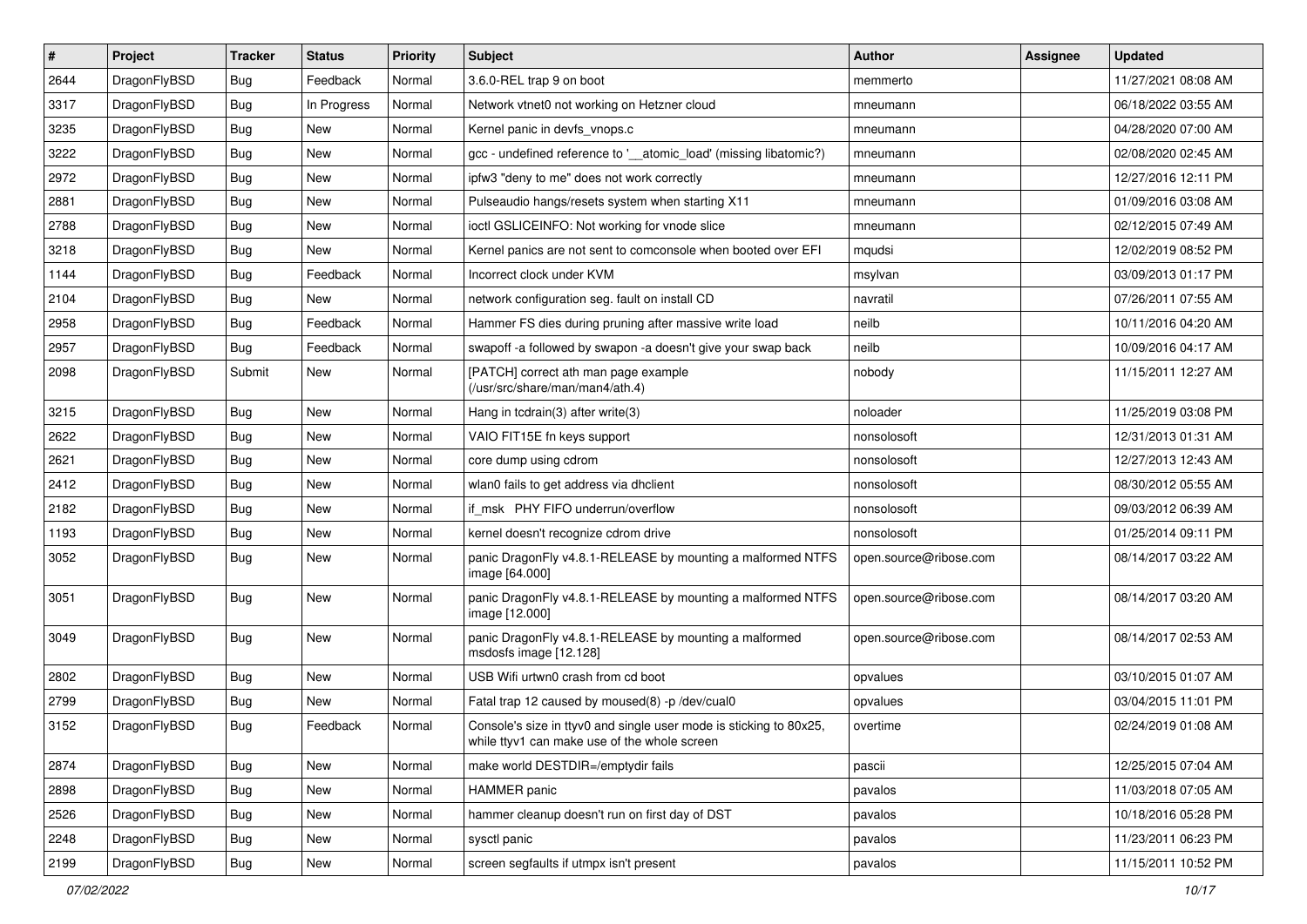| $\sharp$ | Project      | <b>Tracker</b> | <b>Status</b> | <b>Priority</b> | Subject                                                                                                        | <b>Author</b> | Assignee | <b>Updated</b>      |
|----------|--------------|----------------|---------------|-----------------|----------------------------------------------------------------------------------------------------------------|---------------|----------|---------------------|
| 2099     | DragonFlyBSD | Bug            | New           | Normal          | page fault panic in vm system                                                                                  | pavalos       |          | 07/10/2011 08:51 AM |
| 2048     | DragonFlyBSD | Bug            | New           | Normal          | panic: ffs_sync: rofs mod                                                                                      | pavalos       |          | 04/12/2011 05:45 AM |
| 2008     | DragonFlyBSD | <b>Bug</b>     | New           | Normal          | lwkt_setcpu_remote: td->td_flags 00800621 console flood                                                        | pavalos       |          | 03/06/2011 09:37 PM |
| 1949     | DragonFlyBSD | Bug            | New           | Normal          | iwn panic                                                                                                      | pavalos       |          | 01/30/2011 03:21 AM |
| 3226     | DragonFlyBSD | Bug            | New           | Normal          | Xorg freezes in vm: thread stuck in "objtrm1"                                                                  | peeter        |          | 04/08/2020 02:10 AM |
| 2970     | DragonFlyBSD | Bug            | New           | Normal          | kernel 4.7: "Is -I" causes panic on UDF filesystem: "bgetvp -<br>overlapping buffer"                           | peeter        |          | 12/21/2016 02:46 AM |
| 1943     | DragonFlyBSD | Bug            | <b>New</b>    | Normal          | hammer assertion panic                                                                                         | peter         |          | 12/27/2010 12:45 AM |
| 1990     | DragonFlyBSD | Bug            | New           | Normal          | /mnt too large to mount                                                                                        | peur.neu      |          | 02/16/2011 11:24 PM |
| 1951     | DragonFlyBSD | Bug            | <b>New</b>    | Normal          | dma timeouts at phyaddr on a good hdd                                                                          | peur.neu      |          | 01/04/2011 07:12 AM |
| 3247     | DragonFlyBSD | Bug            | New           | Normal          | Kernel panic doing nothing much                                                                                | phma          |          | 09/12/2020 11:40 PM |
| 2816     | DragonFlyBSD | Bug            | New           | Normal          | A multitasking process being debugged can get stuck                                                            | phma          |          | 05/19/2015 03:57 AM |
| 2611     | DragonFlyBSD | <b>Bug</b>     | New           | Normal          | Change in IP address results in network not working                                                            | phma          |          | 12/05/2013 07:55 PM |
| 2557     | DragonFlyBSD | Bug            | <b>New</b>    | Normal          | stock 3.4.1 kernel halts during booting if dm and dm_target_crypt<br>are loaded and RAID controller is present | phma          |          | 05/12/2013 10:38 PM |
| 2389     | DragonFlyBSD | Bug            | <b>New</b>    | Normal          | computer crashed while listing processes                                                                       | phma          |          | 06/18/2012 02:49 PM |
| 2387     | DragonFlyBSD | <b>Bug</b>     | New           | Normal          | hammer ignores -t during dedup                                                                                 | phma          |          | 06/17/2012 12:30 PM |
| 2331     | DragonFlyBSD | Bug            | New           | Normal          | reading mouse mode from unopen file descriptor hangs mouse<br>driver                                           | phma          |          | 03/14/2012 09:43 AM |
| 2311     | DragonFlyBSD | Bug            | <b>New</b>    | Normal          | Xorg crash having something to do with drm                                                                     | phma          |          | 02/22/2012 09:59 AM |
| 2306     | DragonFlyBSD | Bug            | New           | Normal          | a crash starts the kernel debugger in text mode, but just reboots in X                                         | phma          |          | 02/11/2012 08:02 PM |
| 1559     | DragonFlyBSD | Bug            | New           | Normal          | kernel trap                                                                                                    | phma          |          | 11/27/2021 08:43 AM |
| 3302     | DragonFlyBSD | Bug            | New           | Normal          | Will not boot on System76 Lemur Pro (lemp10)                                                                   | piecuch       |          | 11/03/2021 10:21 AM |
| 3298     | DragonFlyBSD | Bug            | <b>New</b>    | Normal          | Running "w" and having logged in via XDM through VNC, "w" prints<br>an extra error message                     | piecuch       |          | 10/25/2021 09:16 AM |
| 3239     | DragonFlyBSD | Bug            | <b>New</b>    | Normal          | unable to SIGKILL glitched emacs                                                                               | piecuch       |          | 05/26/2020 03:30 AM |
| 3238     | DragonFlyBSD | Bug            | New           | Normal          | race conditions when printing from vkernel console                                                             | piecuch       |          | 05/19/2020 02:50 PM |
| 3245     | DragonFlyBSD | Bug            | New           | Normal          | panic: free: guard1x fail, i915 load from loader.conf                                                          | polachok      |          | 08/21/2020 10:36 AM |
| 1101     | DragonFlyBSD | Bug            | Feedback      | Normal          | ohci related panic                                                                                             | polachok      |          | 05/11/2021 04:00 AM |
| 1577     | DragonFlyBSD | <b>Bug</b>     | Feedback      | Normal          | panic: assertion: leaf->base.obj_id == ip->obj_id in<br>hammer_ip_delete_range                                 | qhwt+dfly     |          | 05/11/2021 04:01 AM |
| 1387     | DragonFlyBSD | <b>Bug</b>     | Feedback      | Normal          | zero-size malloc and ps: kvm_getprocs: Bad address                                                             | qhwt+dfly     |          | 05/11/2021 04:00 AM |
| 1368     | DragonFlyBSD | <b>Bug</b>     | In Progress   | Normal          | suspend signal race?                                                                                           | qhwt+dfly     |          | 05/11/2021 03:51 AM |
| 570      | DragonFlyBSD | <b>Bug</b>     | Feedback      | Normal          | 1.8.x: ACPI problems                                                                                           | qhwt+dfly     |          | 06/02/2014 03:45 AM |
| 1942     | DragonFlyBSD | Bug            | New           | Normal          | locking against myself in getcacheblk()?                                                                       | qhwt.dfly     |          | 05/31/2022 02:15 PM |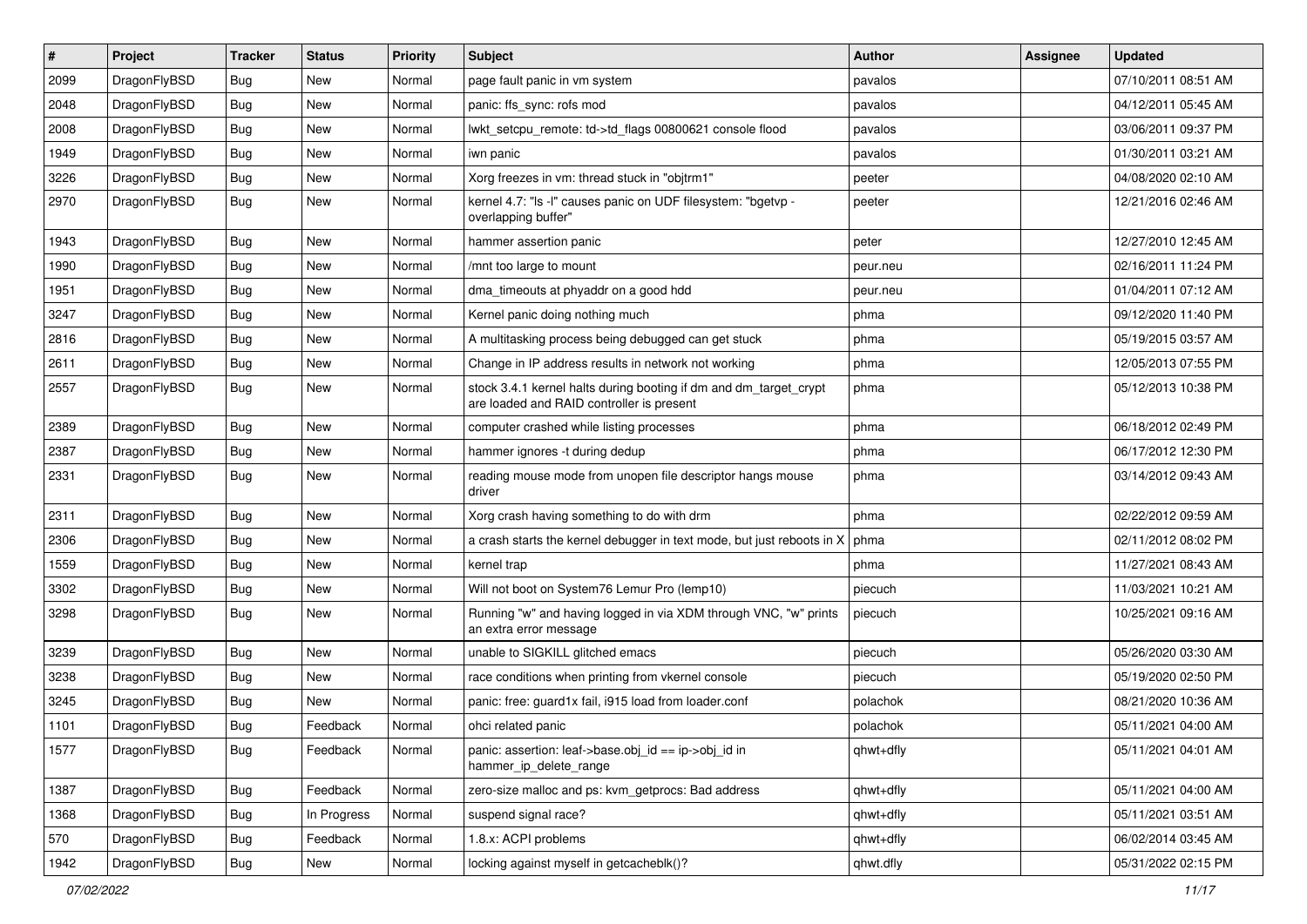| $\vert$ # | Project      | <b>Tracker</b> | <b>Status</b> | <b>Priority</b> | <b>Subject</b>                                                                                                                                                                                    | <b>Author</b> | Assignee | <b>Updated</b>      |
|-----------|--------------|----------------|---------------|-----------------|---------------------------------------------------------------------------------------------------------------------------------------------------------------------------------------------------|---------------|----------|---------------------|
| 1917      | DragonFlyBSD | Bug            | <b>New</b>    | Normal          | panic: assertion: (RB EMPTY(&ip->rec tree) && (ip->flags &<br>HAMMER_INODE_XDIRTY) == 0)    (!RB_EMPTY(&ip->rec_tree)<br>&& (ip->flags & HAMMER_INODE_XDIRTY) != 0) in<br>hammer flush inode done | qhwt.dfly     |          | 11/24/2010 03:23 AM |
| 2371      | DragonFlyBSD | Bug            | <b>New</b>    | Normal          | Timezone problem with America/Sao Paulo                                                                                                                                                           | raitech       |          | 05/17/2012 01:42 PM |
| 1560      | DragonFlyBSD | Bug            | Feedback      | Normal          | Unable to modify partition table on ThinkPad T61p during install                                                                                                                                  | rehsack       |          | 01/15/2015 08:57 AM |
| 3313      | DragonFlyBSD | Bug            | New           | Normal          | Can't boot from my live USB at all. The kernel loading process<br>hangs.                                                                                                                          | rempas        |          | 06/03/2022 12:16 AM |
| 1836      | DragonFlyBSD | Bug            | <b>New</b>    | Normal          | Incorrect TCP checksum show up in tcpdump                                                                                                                                                         | robgar1       |          | 05/15/2022 11:22 AM |
| 2430      | DragonFlyBSD | Bug            | <b>New</b>    | Normal          | Alternate Password Hash method                                                                                                                                                                    | robin.carey1  |          | 10/07/2012 06:28 AM |
| 2138      | DragonFlyBSD | <b>Bug</b>     | <b>New</b>    | Normal          | > 100% CPU usage                                                                                                                                                                                  | robin.carey1  |          | 09/26/2011 12:20 PM |
| 2626      | DragonFlyBSD | <b>Bug</b>     | New           | Normal          | iwn driver drops with error: "firmware error 'iwn intr: fatal firmware<br>error""                                                                                                                 | rodyaj        |          | 01/09/2014 05:50 AM |
| 2738      | DragonFlyBSD | <b>Bug</b>     | <b>New</b>    | Normal          | Hammer: Strange behavior when trying to recover old version of<br>moved file                                                                                                                      | roland        |          | 11/20/2014 08:02 AM |
| 3141      | DragonFlyBSD | Bug            | New           | Normal          | dhclient blocks boot process                                                                                                                                                                      | rowo          |          | 12/16/2018 11:01 AM |
| 2080      | DragonFlyBSD | Bug            | <b>New</b>    | Normal          | panic: lockmgr thrd sleep: called from interrupt, ipi, or hard code<br>section                                                                                                                    | rumcic        |          | 05/30/2011 05:06 PM |
| 2072      | DragonFlyBSD | <b>Bug</b>     | <b>New</b>    | Normal          | Fatal trap 12: stopped at lwkt_send_ipiq3                                                                                                                                                         | rumcic        |          | 05/17/2011 04:12 AM |
| 1975      | DragonFlyBSD | <b>Bug</b>     | <b>New</b>    | Normal          | Applications seg fault in select() and poll()                                                                                                                                                     | rumcic        |          | 05/31/2022 02:58 PM |
| 1874      | DragonFlyBSD | <b>Bug</b>     | New           | Normal          | mpd listening on all IPs, accepting only on one                                                                                                                                                   | rumcic        |          | 05/08/2011 01:01 PM |
| 1873      | DragonFlyBSD | <b>Bug</b>     | <b>New</b>    | Normal          | Panic upon usb mouse detach and reattaching                                                                                                                                                       | rumcic        |          | 02/01/2011 09:53 AM |
| 1580      | DragonFlyBSD | <b>Bug</b>     | Feedback      | Normal          | Panic (Fatal trap 12: page fault while in kernel mode) while playing<br>with pf and netif names                                                                                                   | rumcic        |          | 12/21/2018 01:21 AM |
| 1489      | DragonFlyBSD | Bug            | Feedback      | Normal          | panic: ufs dirbad: bad dir                                                                                                                                                                        | rumcic        |          | 03/10/2013 04:34 AM |
| 1250      | DragonFlyBSD | Bug            | Feedback      | Normal          | Panic upon plugging an USB flash drive into the machine                                                                                                                                           | rumcic        |          | 03/10/2013 05:17 AM |
| 1249      | DragonFlyBSD | Bug            | Feedback      | Normal          | panic: ffs vfree: freeing free inode                                                                                                                                                              | rumcic        |          | 03/10/2013 05:13 AM |
| 1218      | DragonFlyBSD | Bug            | In Progress   | Normal          | panic: assertion: $error == 0$ in hammer start transaction                                                                                                                                        | rumcic        |          | 05/11/2021 04:00 AM |
| 1192      | DragonFlyBSD | Submit         | New           | Normal          | KKASSERTs in sys/kern/uipc {msg,socket}.c are too strict                                                                                                                                          | rumcic        |          | 05/11/2021 04:07 AM |
| 2316      | DragonFlyBSD | <b>Bug</b>     | New           | Normal          | Ungraceful invalid password handling for adding a new user in the<br>installer                                                                                                                    | rune          |          | 04/27/2012 11:23 PM |
| 3047      | DragonFlyBSD | <b>Bug</b>     | <b>New</b>    | Normal          | <b>HAMMER critical write error</b>                                                                                                                                                                | samuel        |          | 06/19/2019 09:50 AM |
| 2123      | DragonFlyBSD | <b>Bug</b>     | <b>New</b>    | Normal          | hammer is losing files                                                                                                                                                                            | schmir        |          | 08/30/2011 07:56 PM |
| 2042      | DragonFlyBSD | Bug            | <b>New</b>    | Normal          | kernel panic, when run boot0cfg                                                                                                                                                                   | sepherosa     |          | 05/31/2022 03:01 PM |
| 1944      | DragonFlyBSD | Bug            | <b>New</b>    | Normal          | panic: backing object 0xdea7b258 was somehow re-referenced<br>during collapse!                                                                                                                    | sepherosa     |          | 12/27/2010 02:06 AM |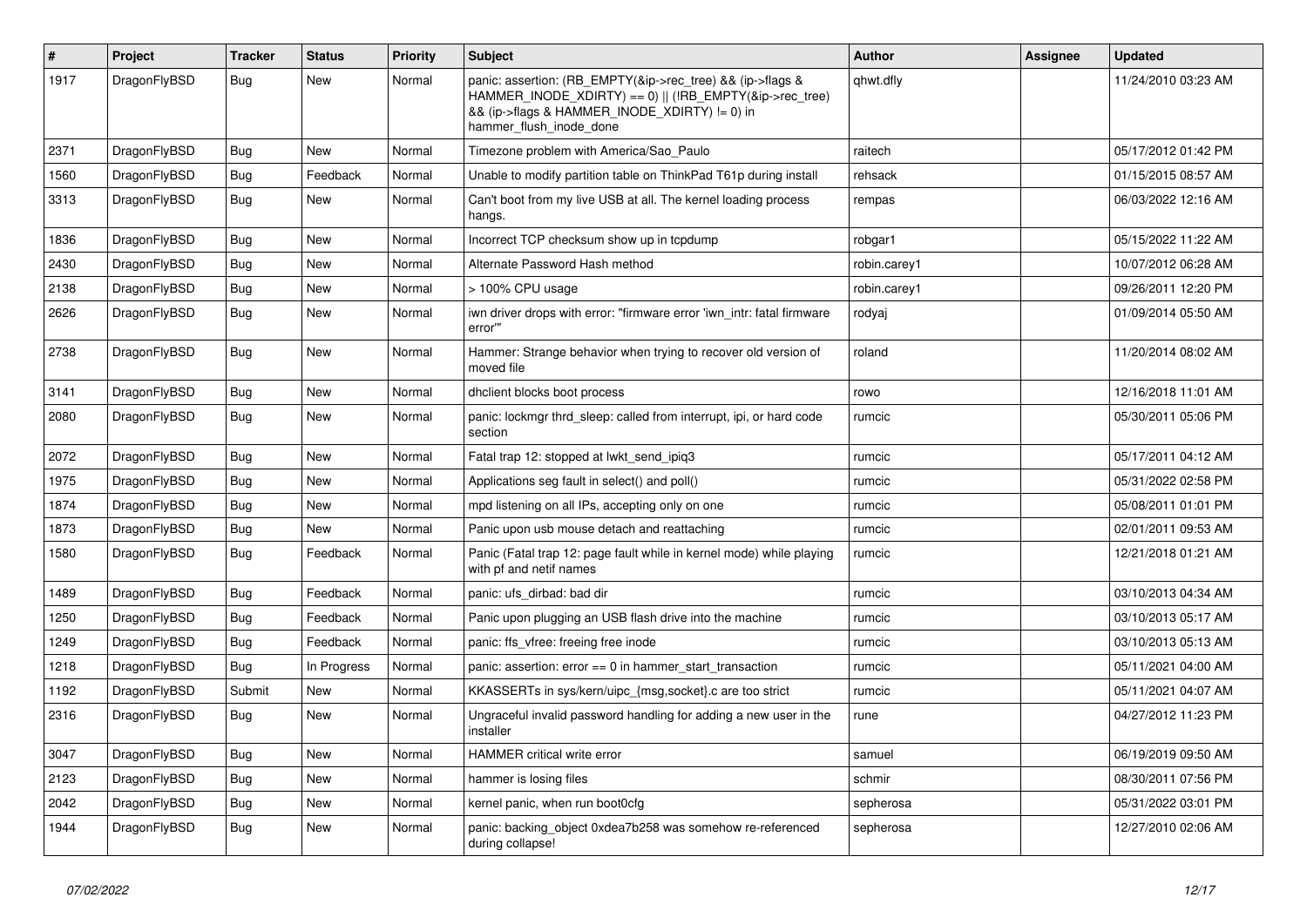| $\pmb{\#}$ | Project      | <b>Tracker</b> | <b>Status</b> | <b>Priority</b> | <b>Subject</b>                                                                                           | <b>Author</b>     | Assignee | Updated             |
|------------|--------------|----------------|---------------|-----------------|----------------------------------------------------------------------------------------------------------|-------------------|----------|---------------------|
| 2933       | DragonFlyBSD | Submit         | <b>New</b>    | Normal          | Remove unix domain socket support from cat(1)                                                            | sevan             |          | 08/01/2016 08:10 PM |
| 2924       | DragonFlyBSD | <b>Bug</b>     | <b>New</b>    | Normal          | cat -v fails to tag characters in extended table with M- prefix with<br>some locales                     | sevan             |          | 07/11/2016 07:18 AM |
| 2124       | DragonFlyBSD | <b>Bug</b>     | New           | Normal          | getty repeating too quickly on port /dev/ttyv0                                                           | sgeorge.ml        |          | 09/01/2011 04:28 AM |
| 2891       | DragonFlyBSD | Bug            | <b>New</b>    | Normal          | Kernel panic in IEEE802.11 related code                                                                  | shamaz            |          | 05/29/2016 05:49 PM |
| 2863       | DragonFlyBSD | Bug            | <b>New</b>    | Normal          | HAMMER synch tid is zero                                                                                 | shamaz            |          | 12/12/2015 11:24 PM |
| 2820       | DragonFlyBSD | <b>Bug</b>     | <b>New</b>    | Normal          | TP-Link USB Wi-Fi adapter cannot be reattached to the system                                             | shamaz            |          | 05/22/2015 09:45 PM |
| 1961       | DragonFlyBSD | Bug            | <b>New</b>    | Normal          | Can't create dump from DDB                                                                               | shamaz            |          | 01/29/2011 09:02 PM |
| 1935       | DragonFlyBSD | <b>Bug</b>     | <b>New</b>    | Normal          | mouse does not work after switching between x and console                                                | shamaz            |          | 12/13/2010 10:06 AM |
| 1884       | DragonFlyBSD | Bug            | New           | Normal          | System completely freezes while listening music (devbuf: malloc<br>limit exceeded)                       | shamaz            |          | 01/24/2011 05:00 PM |
| 2061       | DragonFlyBSD | <b>Bug</b>     | <b>New</b>    | Normal          | USB keyboard boot panic                                                                                  | sjg               |          | 05/04/2012 12:20 AM |
| 1786       | DragonFlyBSD | Bug            | <b>New</b>    | Normal          | Calling NULL function pointer initiates panic loop                                                       | sjg               |          | 10/11/2010 05:28 PM |
| 2936       | DragonFlyBSD | <b>Bug</b>     | New           | Normal          | loader.efi crashes while loading kernel                                                                  | spaceille         |          | 08/20/2016 06:17 AM |
| 2587       | DragonFlyBSD | Bug            | <b>New</b>    | Normal          | SATA DVD writer not detected by DragonFly                                                                | srussell          |          | 09/04/2020 08:55 AM |
| 2586       | DragonFlyBSD | Bug            | <b>New</b>    | Normal          | pf: "modulate" state seems problematic                                                                   | srussell          |          | 09/25/2013 07:36 PM |
| 2077       | DragonFlyBSD | <b>Bug</b>     | New           | Normal          | USB devices conflicting                                                                                  | srussell          |          | 05/17/2011 05:12 PM |
| 2055       | DragonFlyBSD | Bug            | <b>New</b>    | Normal          | $ssh + IPV6 + bridge \Rightarrow connection freezes$                                                     | steve             |          | 04/24/2011 07:13 PM |
| 2004       | DragonFlyBSD | <b>Bug</b>     | <b>New</b>    | Normal          | LWKT_WAIT_IPIQ panic                                                                                     | steve             |          | 03/08/2011 05:46 PM |
| 2082       | DragonFlyBSD | Bug            | New           | Normal          | dfbsd 2.10.1 amd64 - mc port build error with 'bmake bin-install'                                        | sun-doctor        |          | 05/25/2011 07:18 PM |
| 2509       | DragonFlyBSD | <b>Bug</b>     | <b>New</b>    | Normal          | Redefinition of DIRBLKSIZ in restore(8)                                                                  | swildner          |          | 06/04/2022 04:40 AM |
| 1913       | DragonFlyBSD | <b>Bug</b>     | <b>New</b>    | Normal          | panic: assertion: ip->flush_state != HAMMER_FST_FLUSH in<br>hammer flush inode core                      | swildner          |          | 11/20/2010 05:27 PM |
| 1907       | DragonFlyBSD | <b>Bug</b>     | <b>New</b>    | Normal          | Hammer crash in hammer_flusher_flush()                                                                   | swildner          |          | 11/11/2010 05:07 AM |
| 243        | DragonFlyBSD | <b>Bug</b>     | Feedback      | Normal          | weird behavior in the shell                                                                              | swildner          |          | 05/31/2022 02:51 PM |
| 3217       | DragonFlyBSD | <b>Bug</b>     | <b>New</b>    | Normal          | rescue tools: make install fails if rescue folder doesn't exist                                          | t dfbsd           |          | 11/27/2019 08:16 PM |
| 3135       | DragonFlyBSD | Submit         | <b>New</b>    | Normal          | Add EVFILT_RECV and EVFILT_SEND                                                                          | tautolog          |          | 05/25/2018 09:59 PM |
| 3036       | DragonFlyBSD | Bug            | <b>New</b>    | Normal          | panic in icmp redirect start() ASSERT IN NETISR(0)                                                       | tautolog          |          | 05/11/2017 07:27 PM |
| 2921       | DragonFlyBSD | Submit         | <b>New</b>    | Normal          | Allow moused to accept userland mouse events                                                             | tautolog          |          | 05/11/2021 04:08 AM |
| 2609       | DragonFlyBSD | Bug            | New           | Normal          | master: panic: assertion<br>"LWKT_TOKEN_HELD_ANY(vm_object_token(object))" failed in<br>swp_pager_lookup | thomas.nikolajsen |          | 11/28/2013 11:36 AM |
| 2436       | DragonFlyBSD | Bug            | <b>New</b>    | Normal          | panic: assertion " $lp$ -> $lwp$ gcpu == dd->cpuid" failed in<br>dfly_acquire_curproc                    | thomas.nikolajsen |          | 01/23/2013 11:07 AM |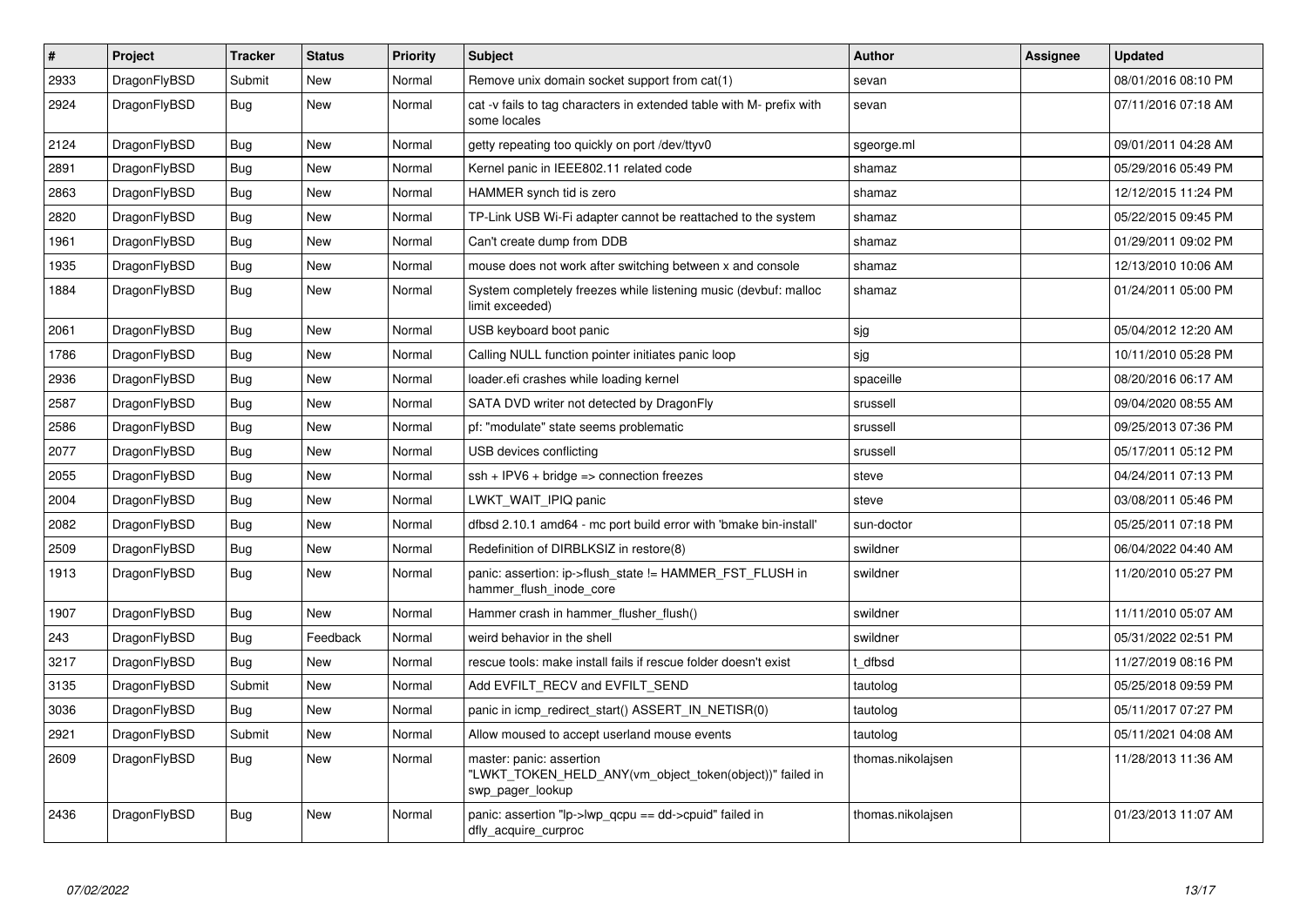| $\sharp$ | Project      | <b>Tracker</b> | <b>Status</b> | <b>Priority</b> | Subject                                                                                | Author            | Assignee | <b>Updated</b>      |
|----------|--------------|----------------|---------------|-----------------|----------------------------------------------------------------------------------------|-------------------|----------|---------------------|
| 1984     | DragonFlyBSD | Bug            | New           | Normal          | hammer mount fails after crash - HAMMER: FIFO record bad head<br>signature             | thomas.nikolajsen |          | 03/08/2011 06:57 PM |
| 2459     | DragonFlyBSD | Bug            | Feedback      | Normal          | apic problems with HP Probook 4510s                                                    | thowe             |          | 11/27/2021 08:22 AM |
| 3316     | DragonFlyBSD | <b>Bug</b>     | New           | Normal          | hammer2_dirent_create() allows creating >1 dirents with the same<br>name               | tkusumi           |          | 06/05/2022 12:35 PM |
| 3312     | DragonFlyBSD | Submit         | <b>New</b>    | Normal          | hammer2: redundant chain modify after chain creation                                   | tkusumi           |          | 05/15/2022 01:35 PM |
| 3269     | DragonFlyBSD | <b>Bug</b>     | In Progress   | Normal          | Is double-buffer'd buf still required by HAMMER2 ?                                     | tkusumi           |          | 05/12/2021 04:09 PM |
| 3249     | DragonFlyBSD | <b>Bug</b>     | New           | Normal          | HAMMER2 fsync(2) not working properly                                                  | tkusumi           |          | 09/21/2020 07:07 AM |
| 3246     | DragonFlyBSD | <b>Bug</b>     | New           | Normal          | HAMMER2 unable to handle ENOSPC properly                                               | tkusumi           |          | 09/04/2020 11:11 AM |
| 3184     | DragonFlyBSD | <b>Bug</b>     | <b>New</b>    | Normal          | tsleep(9) return value when PCATCH specified                                           | tkusumi           |          | 04/03/2019 06:49 AM |
| 3142     | DragonFlyBSD | Submit         | <b>New</b>    | Normal          | lib/libdmsg: Unbreak using new API EVP_CIPHER_CTX_new()                                | tkusumi           |          | 07/08/2018 04:18 AM |
| 2857     | DragonFlyBSD | <b>Bug</b>     | New           | Normal          | hammer stalls via bitcoin-qt                                                           | tkusumi           |          | 11/30/2015 06:52 AM |
| 2812     | DragonFlyBSD | <b>Bug</b>     | <b>New</b>    | Normal          | Panic on Intel DE3815TYKHE                                                             | tmorp             |          | 05/14/2015 03:14 PM |
| 2473     | DragonFlyBSD | <b>Bug</b>     | New           | Normal          | Kernel crash when trying to up the wpi0 device (Dfly<br>v3.3.0.758.g47388-DEVELOPMENT) | tomaz             |          | 02/24/2014 08:50 AM |
| 1282     | DragonFlyBSD | Bug            | Feedback      | Normal          | panic (trap 12) when booting SMP kernel on Atom 330 (dual core)                        | tomaz.borstnar    |          | 05/11/2021 04:00 AM |
| 3319     | DragonFlyBSD | <b>Bug</b>     | <b>New</b>    | Normal          | setproctitle() calls can change effect of later setproctitle() calls                   | tonyc             |          | 06/29/2022 06:10 PM |
| 3252     | DragonFlyBSD | <b>Bug</b>     | <b>New</b>    | Normal          | tcsetattr/tcgetattr set errno incorrectly on non-TTY                                   | tonyc             |          | 10/26/2020 09:34 PM |
| 806      | DragonFlyBSD | <b>Bug</b>     | Feedback      | Normal          | boot error on MacBook                                                                  | tralamazza        |          | 06/04/2022 05:28 AM |
| 3231     | DragonFlyBSD | <b>Bug</b>     | <b>New</b>    | Normal          | wifi drops on 5.8                                                                      | tse               |          | 04/06/2020 05:08 AM |
| 3225     | DragonFlyBSD | <b>Bug</b>     | New           | Normal          | nfsd freeze when using qemu                                                            | tse               |          | 03/17/2020 11:52 AM |
| 3208     | DragonFlyBSD | <b>Bug</b>     | New           | Normal          | Crash related to nfsd                                                                  | tse               |          | 06/11/2020 05:52 AM |
| 3199     | DragonFlyBSD | <b>Bug</b>     | <b>New</b>    | Normal          | PFS label not found panic                                                              | tse               |          | 08/21/2019 03:51 AM |
| 3197     | DragonFlyBSD | Bug            | New           | Normal          | DragonFly upgrades                                                                     | tse               |          | 04/18/2020 04:18 PM |
| 3170     | DragonFlyBSD | <b>Bug</b>     | New           | Normal          | repeatable nfsd crash                                                                  | tse               |          | 06/11/2020 05:52 AM |
| 3196     | DragonFlyBSD | <b>Bug</b>     | <b>New</b>    | Normal          | test issue after redmine upgrade (2)                                                   | tuxillo           |          | 07/05/2019 04:33 AM |
| 3157     | DragonFlyBSD | <b>Bug</b>     | New           | Normal          | TP-Link UE300 not working in 5.2-RELEASE                                               | tuxillo           |          | 11/15/2018 02:08 PM |
| 2647     | DragonFlyBSD | <b>Bug</b>     | <b>New</b>    | Normal          | HAMMER panic on 3.6.0                                                                  | tuxillo           |          | 05/11/2021 03:54 AM |
| 2641     | DragonFlyBSD | Bug            | <b>New</b>    | Normal          | Panic when loading natapci as module                                                   | tuxillo           |          | 05/11/2021 03:54 AM |
| 2630     | DragonFlyBSD | Bug            | New           | Normal          | Bring in latest iconv fixes from FreeBSD10 as well as csmapper<br>updates              | tuxillo           |          | 05/11/2021 03:54 AM |
| 2629     | DragonFlyBSD | Bug            | New           | Normal          | Replace gcc44 with llvm34, clang34, and libc++                                         | tuxillo           |          | 06/02/2014 02:30 PM |
| 2556     | DragonFlyBSD | <b>Bug</b>     | Feedback      | Normal          | DragonFly v3.5.0.81.gd3479 - Process signal weirdness                                  | tuxillo           |          | 12/17/2013 03:48 PM |
| 2498     | DragonFlyBSD | <b>Bug</b>     | New           | Normal          | DFBSD v3.2.2-RELEASE - LIST_FIRST(&bp->b_dep) == NULL"<br>failed in vfs_vmio_release   | tuxillo           |          | 05/31/2022 04:09 PM |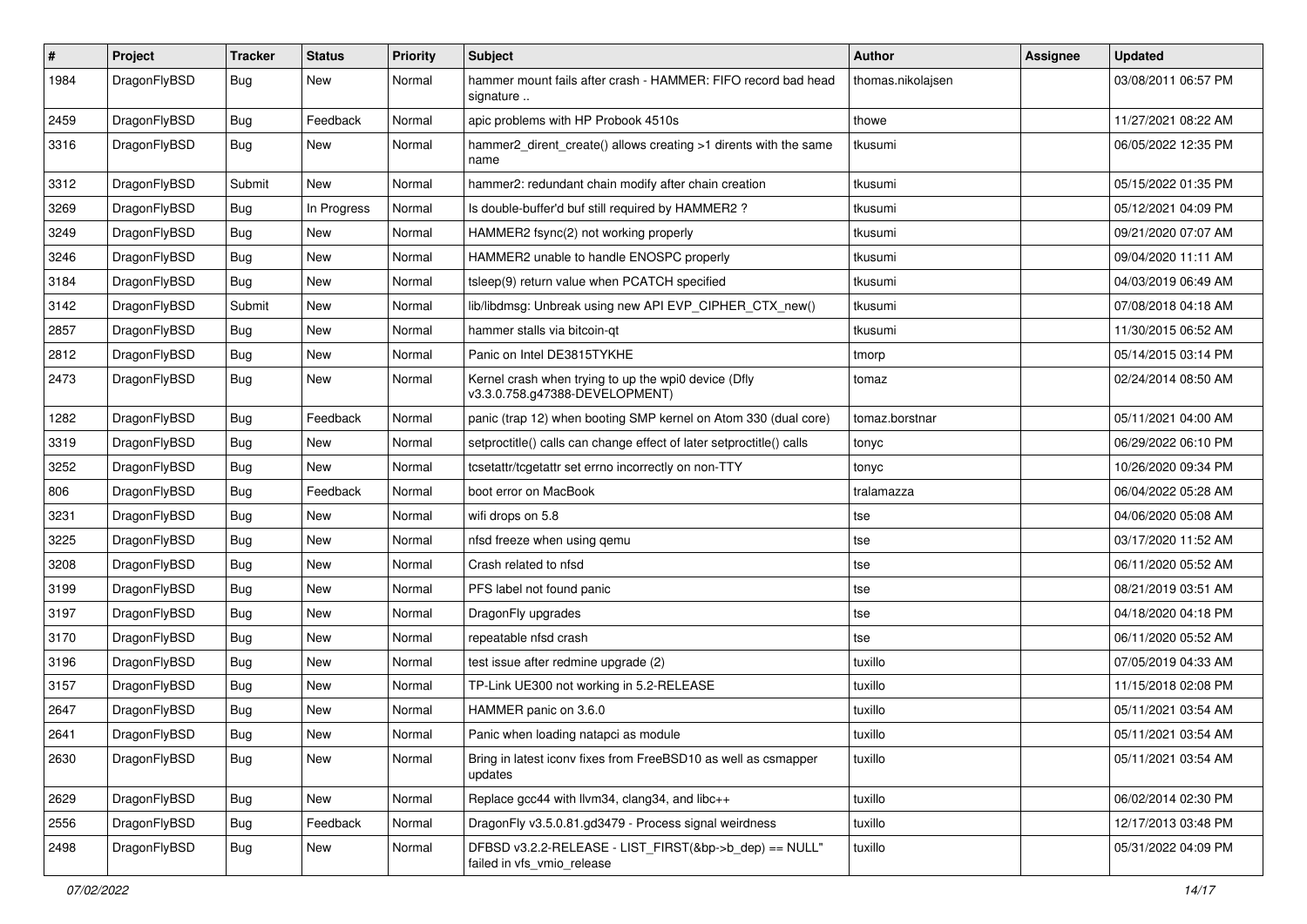| $\vert$ # | Project      | <b>Tracker</b> | <b>Status</b> | <b>Priority</b> | Subject                                                                                      | <b>Author</b>    | Assignee | <b>Updated</b>      |
|-----------|--------------|----------------|---------------|-----------------|----------------------------------------------------------------------------------------------|------------------|----------|---------------------|
| 2351      | DragonFlyBSD | <b>Bug</b>     | In Progress   | Normal          | DFBSD v3.1.0.579.g44ccf - Stuck during startup, random freezes                               | tuxillo          |          | 04/24/2012 08:21 AM |
| 2345      | DragonFlyBSD | Bug            | In Progress   | Normal          | DFBSD v3.1.0.457.gd679f - NFS panic on diskless station                                      | tuxillo          |          | 04/07/2012 05:22 PM |
| 2283      | DragonFlyBSD | <b>Bug</b>     | New           | Normal          | DFBSD DragonFly v2.13.0.957.g4f459 - pmap_release: page<br>should already be gone 0xc27120bc | tuxillo          |          | 01/23/2012 03:03 AM |
| 2282      | DragonFlyBSD | Bug            | In Progress   | Normal          | gdb segfaults with certain corefiles                                                         | tuxillo          |          | 01/18/2012 04:40 PM |
| 2224      | DragonFlyBSD | <b>Bug</b>     | New           | Normal          | v2.13.0.291.gaa7ec - Panic on fq while installing world                                      | tuxillo          |          | 11/18/2011 01:40 AM |
| 2171      | DragonFlyBSD | Bug            | New           | Normal          | DFBSD v2.13.0.151.gdc8442 - panic: assertion "(*ptep &<br>$(PG_MANAGED PG_V)$ == PG_V"       | tuxillo          |          | 11/04/2011 05:06 PM |
| 2166      | DragonFlyBSD | Bug            | <b>New</b>    | Normal          | DFBSD v2.13.0.109.g05b9d - Strange lockups                                                   | tuxillo          |          | 10/29/2011 11:20 AM |
| 2129      | DragonFlyBSD | Bug            | New           | Normal          | DFBSD v2.11.0.661.gf9438 i386 - panic: lockmgr thrd_sleep                                    | tuxillo          |          | 09/05/2011 09:49 AM |
| 2084      | DragonFlyBSD | Bug            | <b>New</b>    | Normal          | DFBSD v2.11.0.242.g4d317 - panic: zone: entry not free                                       | tuxillo          |          | 07/03/2012 01:23 AM |
| 2078      | DragonFlyBSD | Bug            | New           | Normal          | DFBSD i386 v2.11.0.201.g3ed2f - Panic during installworld into a<br>vn0 device               | tuxillo          |          | 05/19/2011 07:50 PM |
| 1959      | DragonFlyBSD | Bug            | New           | Normal          | DFBSD v2.9.1.422.gc98f2 - Panic during boot - IPv6 and PF                                    | tuxillo          |          | 01/13/2011 03:37 AM |
| 1867      | DragonFlyBSD | Bug            | New           | Normal          | it(4) motherboard and fan problems                                                           | tuxillo          |          | 07/08/2011 10:48 AM |
| 1332      | DragonFlyBSD | Bug            | Feedback      | Normal          | DFBSD 2.2 - Booting usbcdrom/usbsticks on thinkpad hangs on<br>"BTX Halted"                  | tuxillo          |          | 05/11/2021 04:00 AM |
| 2490      | DragonFlyBSD | Bug            | <b>New</b>    | Normal          | nmalloc should color addresses to avoid cache bank conflictsw                                | vsrinivas        |          | 06/10/2014 05:51 AM |
| 2489      | DragonFlyBSD | Bug            | New           | Normal          | nmalloc doesn't cache VA for allocations > 8KB                                               | vsrinivas        |          | 06/10/2014 05:51 AM |
| 2360      | DragonFlyBSD | Bug            | In Progress   | Normal          | Wishlist: virtio driver import                                                               | vsrinivas        |          | 06/04/2022 04:16 AM |
| 2154      | DragonFlyBSD | Bug            | <b>New</b>    | Normal          | vkernel copyout() doesn't return EFAULT on error                                             | vsrinivas        |          | 10/20/2011 03:53 AM |
| 2136      | DragonFlyBSD | Bug            | New           | Normal          | socketpair() doesn't free file descriptors on copyout failure                                | vsrinivas        |          | 04/05/2013 09:13 AM |
| 2085      | DragonFlyBSD | Bug            | New           | Normal          | panic: assertion: (m->flags & PG_MAPPED) == 0 in<br>vm_page_free_toq                         | vsrinivas        |          | 06/10/2011 07:48 AM |
| 2081      | DragonFlyBSD | Bug            | Feedback      | Normal          | Panic on device "detach" / "failure"                                                         | vsrinivas        |          | 02/29/2012 07:11 AM |
| 1861      | DragonFlyBSD | Bug            | New           | Normal          | panic via kprintf (lockmgr called in a hard section)                                         | vsrinivas        |          | 10/11/2010 12:56 AM |
| 1749      | DragonFlyBSD | Bug            | In Progress   | Normal          | HAMMER fsstress panic in hammer_flush_inode_core<br>'ip->flush_state != HAMMER_FST_FLUSH'    | vsrinivas        |          | 05/11/2021 04:06 AM |
| 1744      | DragonFlyBSD | Bug            | In Progress   | Normal          | HAMMER fsstress panic in hammer_setup_child_callback                                         | vsrinivas        |          | 05/11/2021 04:05 AM |
| 1661      | DragonFlyBSD | Bug            | In Progress   | Normal          | panic on password entry mount smb filesystem                                                 | vsrinivas        |          | 11/27/2021 08:29 AM |
| 2886      | DragonFlyBSD | Bug            | New           | Normal          | dragonfly mail agent: sending a testmail causes high system load                             | worf             |          | 02/05/2016 05:53 AM |
| 2287      | DragonFlyBSD | <b>Bug</b>     | New           | Normal          | HAMMER(ROOT) Illegal UNDO TAIL signature at<br>300000001967c000                              | y0n3t4n1         |          | 11/07/2018 01:22 AM |
| 2840      | DragonFlyBSD | <b>Bug</b>     | New           | Normal          | wrong voltage is reported                                                                    | yellowrabbit2010 |          | 09/11/2015 06:09 PM |
| 604       | DragonFlyBSD | <b>Bug</b>     | In Progress   | Normal          | 1.8.1-RELEASE - clock runs fast on mainboard ASUS P5A-B                                      | yeti             |          | 05/11/2021 03:55 AM |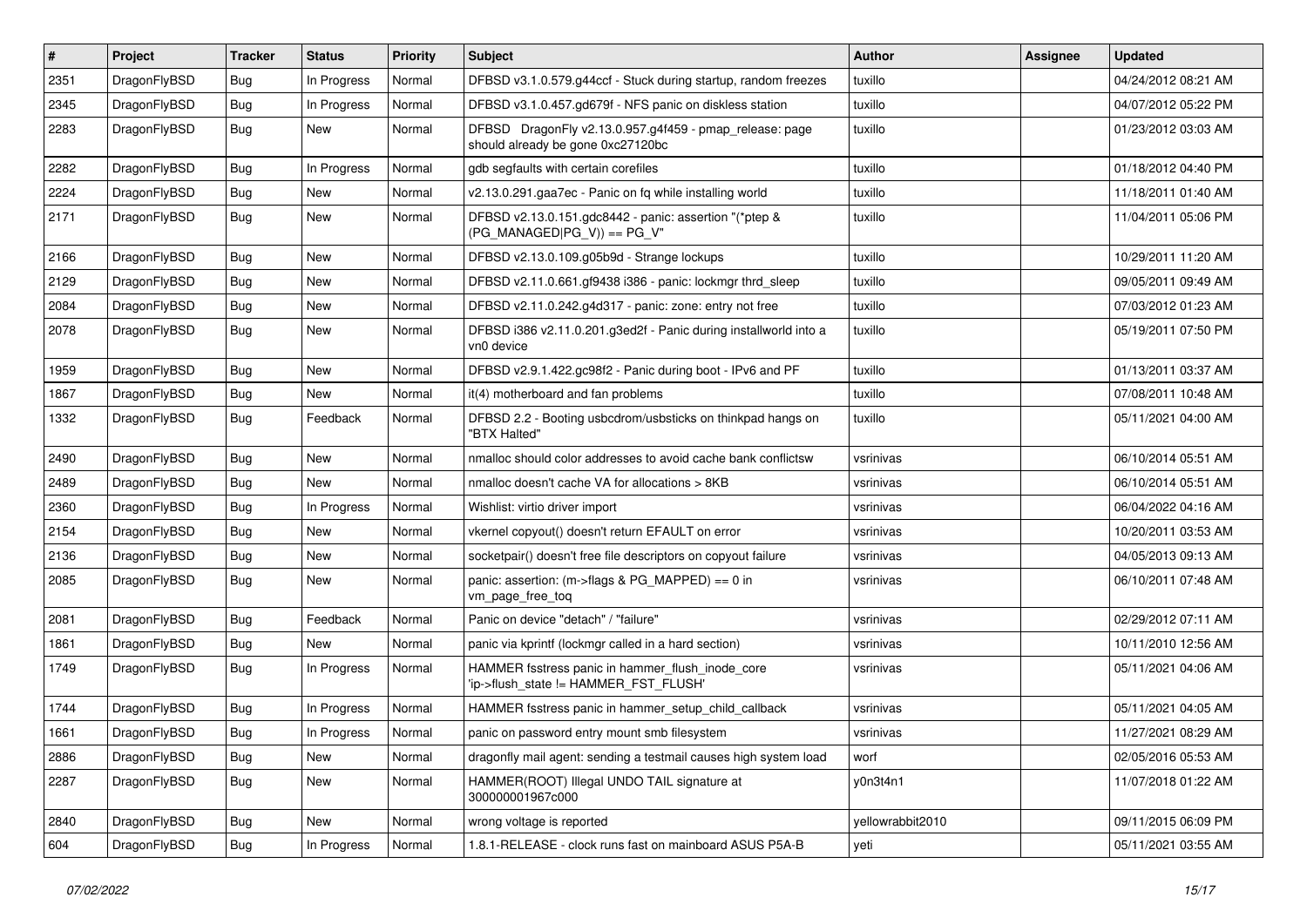| #    | Project      | <b>Tracker</b> | <b>Status</b> | <b>Priority</b> | Subject                                                                                                       | Author             | Assignee | <b>Updated</b>      |
|------|--------------|----------------|---------------|-----------------|---------------------------------------------------------------------------------------------------------------|--------------------|----------|---------------------|
| 2324 | DragonFlyBSD | <b>Bug</b>     | <b>New</b>    | Normal          | natacotrol support > 2TB not working even after the ftigeot patch                                             | zenny              |          | 03/03/2012 01:00 AM |
| 3224 | DragonFlyBSD | Bug            | <b>New</b>    | Normal          | Kernel panic when trying to ping6                                                                             | zhtw               |          | 03/08/2020 08:55 AM |
| 3311 | DragonFlyBSD | <b>Bug</b>     | <b>New</b>    | Low             | TrueCrypt support may cause kernel crash                                                                      | arcade@b1t.name    |          | 04/29/2022 06:19 AM |
| 2882 | DragonFlyBSD | Bug            | New           | Low             | bridge sends packets from individual interfaces                                                               | arcade@b1t.name    |          | 01/09/2016 12:43 PM |
| 2878 | DragonFlyBSD | Bug            | <b>New</b>    | Low             | [fix] CCVER problem when using clang and cpu extensions<br>(intrinsics)                                       | arcade@b1t.name    |          | 06/24/2016 04:25 AM |
| 2877 | DragonFlyBSD | Bug            | New           | Low             | sed fails when working with UTF-8 locale and non-UTF symbols                                                  | arcade@b1t.name    |          | 12/30/2015 11:20 AM |
| 1148 | DragonFlyBSD | <b>Bug</b>     | In Progress   | Low             | BCM4311 wireless network adapter detected but not functional                                                  | archimedes.gaviola |          | 05/11/2021 04:00 AM |
| 3132 | DragonFlyBSD | Bug            | <b>New</b>    | Low             | unifdef mined                                                                                                 | bcallah            |          | 04/26/2018 08:34 PM |
| 1882 | DragonFlyBSD | Bug            | <b>New</b>    | Low             | Idea for handling new USB vendor/device codes                                                                 | bmk                |          | 10/20/2010 12:15 PM |
| 3101 | DragonFlyBSD | Bug            | New           | Low             | PFI CGI install not working in dragonflybsd 5.0.1 USB install                                                 | bnegre82           |          | 05/11/2021 04:14 AM |
| 725  | DragonFlyBSD | Bug            | In Progress   | Low             | 'make distribution' fails w/'ro' /usr/obj                                                                     | c.turner           |          | 03/09/2013 01:01 PM |
| 2859 | DragonFlyBSD | Bug            | New           | Low             | Installer configuration menu always highlights "Select timezone", no<br>matter which step was last completed. | cgag               |          | 12/02/2015 01:54 PM |
| 2858 | DragonFlyBSD | Bug            | <b>New</b>    | Low             | Installer "Local or UTC" question should have "No" selected by<br>default.                                    | cgag               |          | 12/02/2015 01:18 PM |
| 3024 | DragonFlyBSD | Bug            | <b>New</b>    | Low             | sys/dev/netif/wi/if_wi.c:1090]: (style) Redundant condition                                                   | dcb                |          | 04/11/2017 11:56 AM |
| 2790 | DragonFlyBSD | Submit         | <b>New</b>    | Low             | filedesc softrefs increment code factoring                                                                    | dclink             |          | 02/21/2015 04:00 AM |
| 1947 | DragonFlyBSD | Bug            | <b>New</b>    | Low             | GA-880GM-UD2H (rev. 1.3) AHCI fails to detect disks at the end of<br>the RAID controller                      | eocallaghan        |          | 11/27/2021 08:46 AM |
| 2403 | DragonFlyBSD | <b>Bug</b>     | <b>New</b>    | Low             | newfs -E doesn't handle /dev/serno device names properly                                                      | ftigeot            |          | 08/17/2012 05:07 AM |
| 2095 | DragonFlyBSD | <b>Bug</b>     | New           | Low             | Running installer post-install: Unsupported DFUI transport "                                                  | greenrd            |          | 06/26/2011 09:20 AM |
| 1313 | DragonFlyBSD | Bug            | <b>New</b>    | Low             | Signal code in kernel needs major overhaul (signal queues,<br>si_code, si_addr)                               | hasso              |          | 05/11/2021 04:00 AM |
| 2680 | DragonFlyBSD | Bug            | <b>New</b>    | Low             | boot0cfg update makes box unbootable                                                                          | herrgard           |          | 06/10/2014 06:02 AM |
| 1982 | DragonFlyBSD | Bug            | <b>New</b>    | Low             | There is no linuxulator on x86-64                                                                             | herrgard           |          | 05/31/2022 02:25 PM |
| 3228 | DragonFlyBSD | Bug            | <b>New</b>    | Low             | pfi kif unref: state refcount $\leq$ 0 in dmesq                                                               | justin             |          | 03/05/2021 06:39 AM |
| 2529 | DragonFlyBSD | Bug            | <b>New</b>    | Low             | Sundance network adapter is not detected and attached                                                         | kworr              |          | 03/25/2013 02:29 AM |
| 3107 | DragonFlyBSD | Bug            | <b>New</b>    | Low             | ACPI interrupt storm when loading i915 on Lenovo T460                                                         | oyvinht            |          | 07/15/2020 07:01 AM |
| 2552 | DragonFlyBSD | Bug            | New           | Low             | hammer recovery should indicate progress                                                                      | phma               |          | 05/03/2013 12:13 AM |
| 2675 | DragonFlyBSD | <b>Bug</b>     | New           | Low             | Ultimate N WiFi Link 5300 get iwn_intr: fatal firmware error on 5GHz                                          | revuwa             |          | 05/11/2021 04:07 AM |
| 2887 | DragonFlyBSD | <b>Bug</b>     | New           | Low             | Missing extattr_namespace_to_string and<br>extattr_string_to_namespace functions                              | rubenk             |          | 02/06/2016 05:09 AM |
| 2020 | DragonFlyBSD | <b>Bug</b>     | New           | Low             | Port brcm80211 driver from Linux to DragonFly BSD                                                             | studer             |          | 03/05/2011 10:54 PM |
| 285  | DragonFlyBSD | Bug            | Feedback      | Low             | interrupt latency with re without ip address configured                                                       | thomas.nikolajsen  |          | 02/20/2014 10:30 AM |